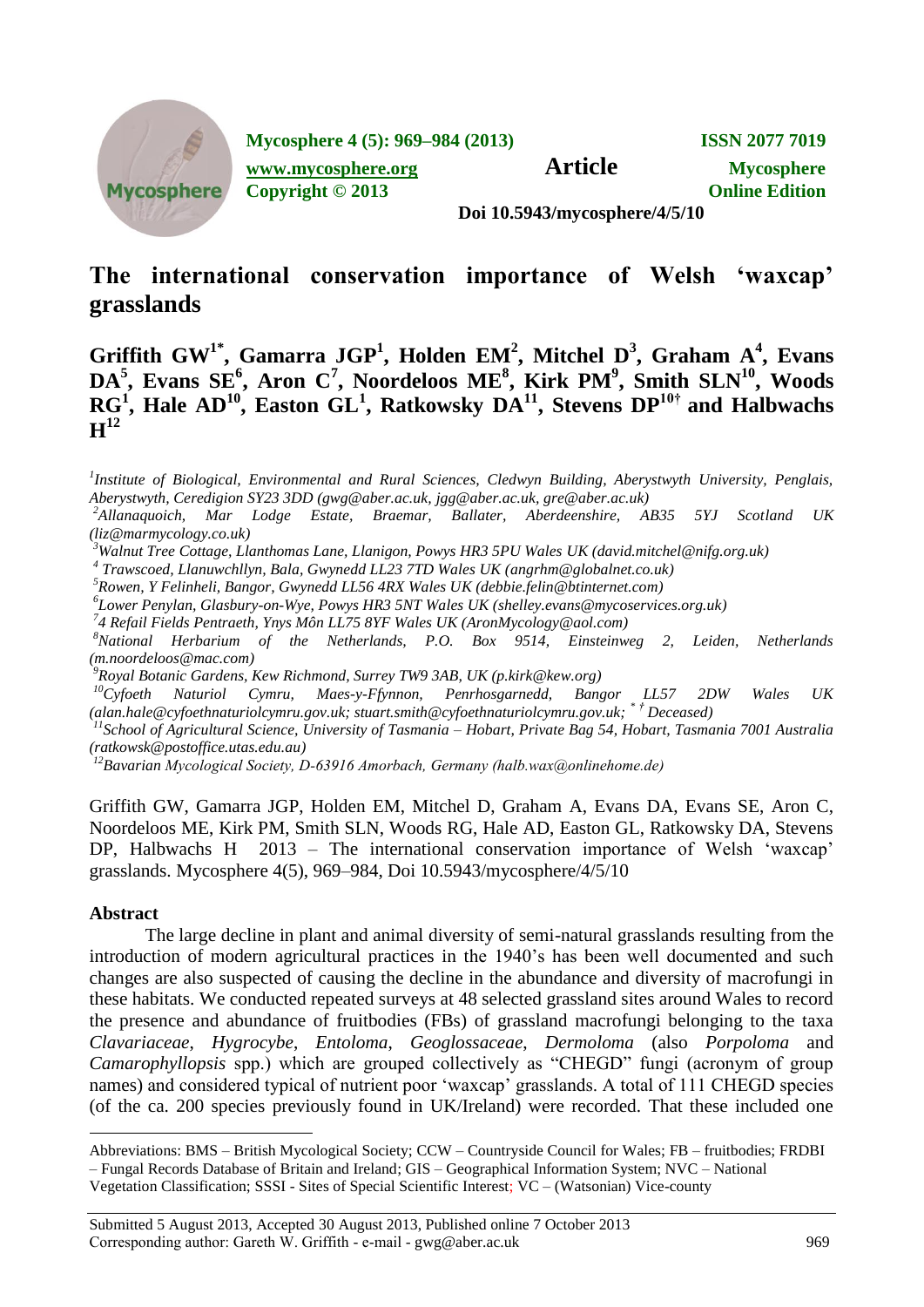species unknown to science, 14 new to Wales including two new to the UK attests to the extent of past under-recording. Phenological differences in fruiting were found between *Entoloma* and *Hygrocybe* spp., and patterns of occurrence at the sites correlated well with numbers of records from the Fungal Records Database of Britain and Ireland. The recent post-glacial history and high human population densities have generally resulted in lower levels of biological diversity in northwestern Europe than in other parts of the world. Compared with current data from other European countries and globally, Welsh grasslands host particularly diverse macrofungal communities, yet the organisms continue to attract little attention from mainstream conservation bodies, whilst much conservation effort is lavished on species which are relatively common elsewhere.

**Keywords** – EU habitats directive – macrofungal diversity – red data list – species richness – UK biodiversity action plan (BAP)

#### **Introduction**

In terms of ecosystem function, the process of decomposition is of comparable importance to net primary production, yet the diversity of the soil biota, of which the fungi form a crucial component due to their role in lignocellulose catabolism, is seldom considered in the context of biodiversity and conservation. Technological constraints limit the study of these mainly microscopic organisms but the macrofungi, forming more readily visible fruiting structures, are more amenable to field study. Despite this, it is rare to find general biological surveys which make any mention of these organisms. In part this is due to limitations in taxonomic expertise, but an additional factor is that fruiting of these fungi usually occurs outside the usual "field season" for ecologists. Nonetheless, macrofungal fruit bodies (FBs) provide a visible indication of the status of the soil biota, acting as a potentially useful surrogate for the diversity of other soil organisms (Bardgett & McAlister 1999).

The past 75 years have witnessed a loss of more than 90% of unimproved grasslands in western Europe, mainly due to agricultural intensification (Lovegrove et al. 1995, Hewins et al. 2005, Stevens et al. 2009). The consequential threats to plants, insect, mammal and bird populations are well-recognised (Benton et al. 2002, Flynn et al. 2009), but effects on macrofungi in these habitats have received relatively much less consideration.

The species richness of macrofungi in woodland habitats is greater than in grasslands; however, it is estimated that about 400 species (some 10% of the total number of species) are, in North-Western Europe, specific to, or mainly found in grasslands (Arnolds & de Vries 1989, Arnolds 1992), with members of the genus *Hygrocybe*, ('waxcaps') and grassland representatives of *Entolomataceae* ('pink gills'), *Clavariacaeae* ('fairy clubs') and *Geoglossaceae* ("earth tongues"), as well as the genera *Camarophyllopsis*, *Dermoloma* and *Porpoloma*, comprising about half of this number. These fungi, which are characteristic of less disturbed, unfertilised grasslands, are sometimes referred to collectively as CHEG/CHEGD fungi (acronym of the taxon names), though it is the colourful and charismatic waxcaps (*Hygrocybe* spp.) that have attracted greatest attention.

Concerns about the decline of fungal diversity in grasslands were first raised by Arnolds (1982, 1988) in the Netherlands, and later Rald (1985), Nitare (1988) and Jordal (1997) in Scandinavia, with Arnolds warning that only ca. 200 ha of 'waxcap grassland' habitat remained in the Netherlands. Subsequent surveys in other parts of Europe found that these fungi predominantly occurred in undisturbed permanent pastures, and that in upland areas of the UK such habitats are relatively more abundant than in continental Europe (Rotheroe et al. 1996, Newton et al. 2003). These earlier studies established not only that the UK contains a relatively large number of sites with a high species-richness of grassland fungi but also the extent of under-recording of these taxa. Prior to the 1990s there is very limited data for distributions of grassland macrofungi, so that historical examinations can only be inferred from the loss of their typical habitats.

Grassland fungi do now have some profile within conservation planning, with >75% of the ca. 200 CHEGD species found in UK grasslands included in the Red Data Lists (RDL) for at least one European country. Ten of these species (including eight *Hygrocybe* spp.) are present on the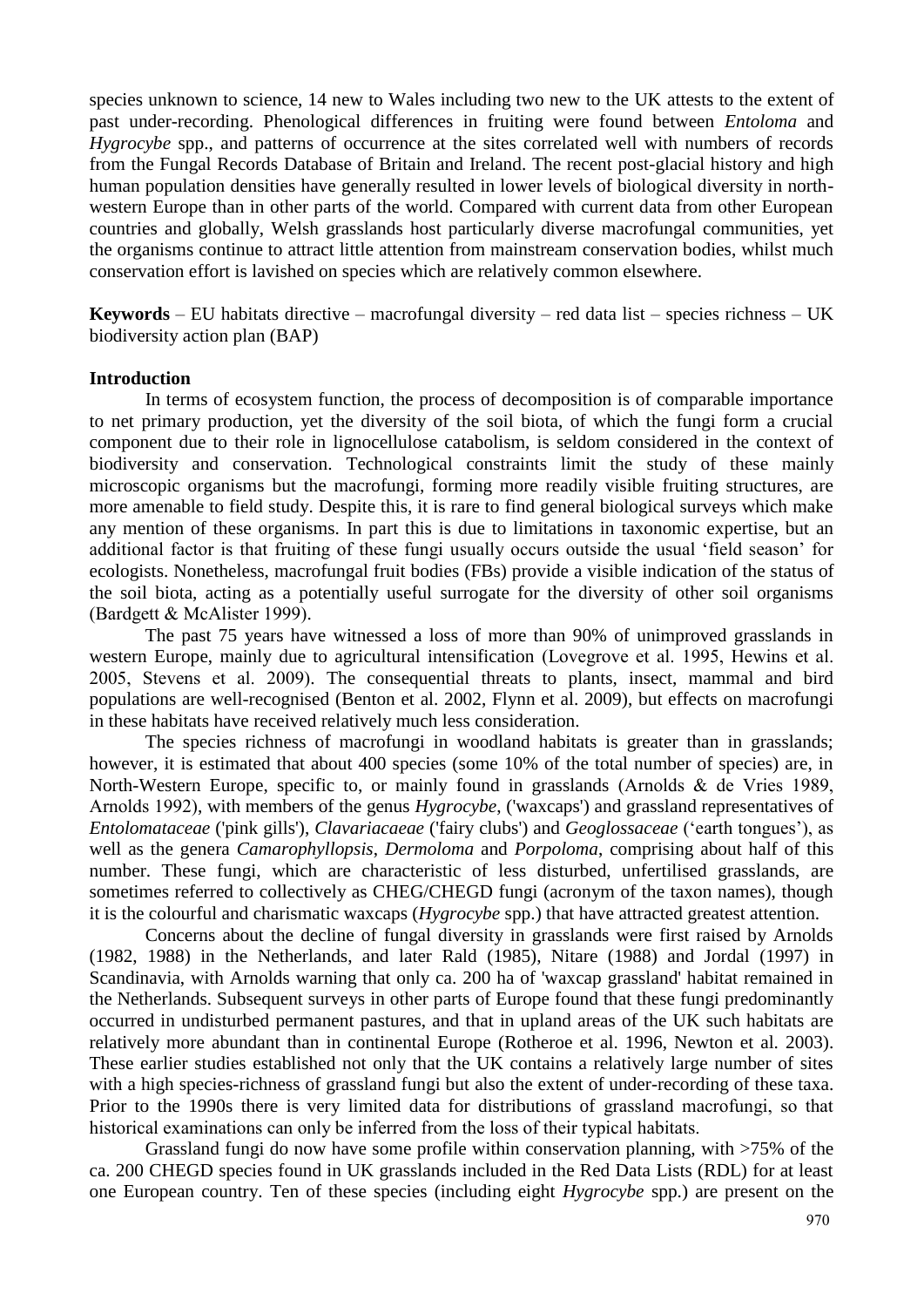RDL of nine or more of the 31 countries for which data have been published (PM Kirk, pers. comm. 2009, Senn-Irlet et al. 2007)). National action programmes which include grassland fungi have also been established in several countries, for instance the UK Biodiversity Action Plan which includes four CHEGD species [\(http://jncc.defra.gov.uk/page-5165\)](http://jncc.defra.gov.uk/page-5165), with habitat-based approaches such as the establishment of Important Fungal Areas and the EU Habitat Directive now being implemented at national level in several countries to include macrofungi (Senn-Irlet et al. 2007). Of the dozen or so sites in Europe which are legally protected due to their mycological importance, five are grassland sites (four in Wales, one in England). Concurrently, research into the ecology of waxcaps and other grassland fungi aimed at informing future conservation strategies is also underway (Griffith et al. 2002, 2004).

The recording of grassland fungi, initially by pioneering mycologists such as Schaeffer, Scopoli and Wulfen in the late 18<sup>th</sup> C (in Central Europe), noted the occurrence of *Hygrocybe* spp. (then classified as *Agaricus*) in association with grasses and mosses in hay meadows (*in pratis*) and pastures (*in pascuis*), occasionally in woodland. Similarly in Western Europe, Sowerby, Bulliard, and Withering described the occurrence of the same suite of fungi in grasslands (e.g. Kensington Park, London), with Davies (1813) also reporting the occurrence of many of these fungi in Wales (e.g. *A. psittacinus* "and a number of beautiful varieties").

The publication of accessible keys to these taxa, notably monographs of the genera *Hygrocybe* (Boertmann 1995) and *Entoloma* (Noordeloos 1992, Vesterholt 2002, Noordeloos 2004) have provided a robust taxonomic framework, whilst the availability of national checklists of macrofungi for many countries in Europe and beyond (Senn-Irlet et al. 2007) has facilitated taxonomic consistency for most of these groups. It should nevertheless be noted that particularly for waxcaps molecular analyses have shown distinct differences between species from different ecozones and has altered the taxonomic concept of *Hygrocybe* (Lodge et al. 2006).

With the advent of more formal recording of macrofungi in many countries, there are now many national databases, the largest being the Fungal Records Database of Britain and Ireland  $(FRDBI; >1,000,000$  records in total; [http://www.fieldmycology.net/\)](http://www.fieldmycology.net/). About 25% ( $>25,000$ ) of the FRDBI records for CHEGD species are from Wales, the majority (>80%) from 1998 onwards, due to increased and more formalised recording activity. Paradoxically, this recent increase in recording activity can give the totally misleading impression that the distribution and abundance of these fungi is increasing, whereas the precipitous decline in the area of unimproved grasslands in Wales (Stevens et al. 2007, 2009) and elsewhere in the UK would strongly suggest that the opposite is the case.

Interpretation of survey records can be difficult since they are generally collected in a nonstandardised manner. Whilst they show which species are present and can indicate approximate levels of abundance, the addressing of conservation priorities requires the development of more systematic approaches to identify sites of high conservation value. The ephemeral, weatherdependent and often irregular nature of macrofungal fruiting makes these aims all the more challenging to achieve. A number of previous studies have described methodologies for more quantitative assessment of fungal diversity (Cannon 1997, Feest 2000, Straatsma et al. 2001) but these have mainly been applied in woodland habitats. To our knowledge the only previous systematic regional/national surveys of grassland fungi are in Somerset (Thompson 2000) and Scotland (Newton et al. 2003). The former study conducted repeated surveys of *Hygrocybe* spp. at 18 grassland sites over a three year period using the survey methodology developed by Feest (2000), whilst the latter conducted (mainly) single visit surveys of more than 500 sites over a three year period.

The aim of the present study was to assess populations of grassland (CHEGD) fungi at a range of sites across Wales, providing a data set essential for conservation purposes. In contrast to the earlier work of Newton et al. (2003), our study focused on a smaller number of sites of defined area known to host diverse populations of grassland fungi, with each site being surveyed twice to determine seasonal and inter-year differences in the fungi recorded.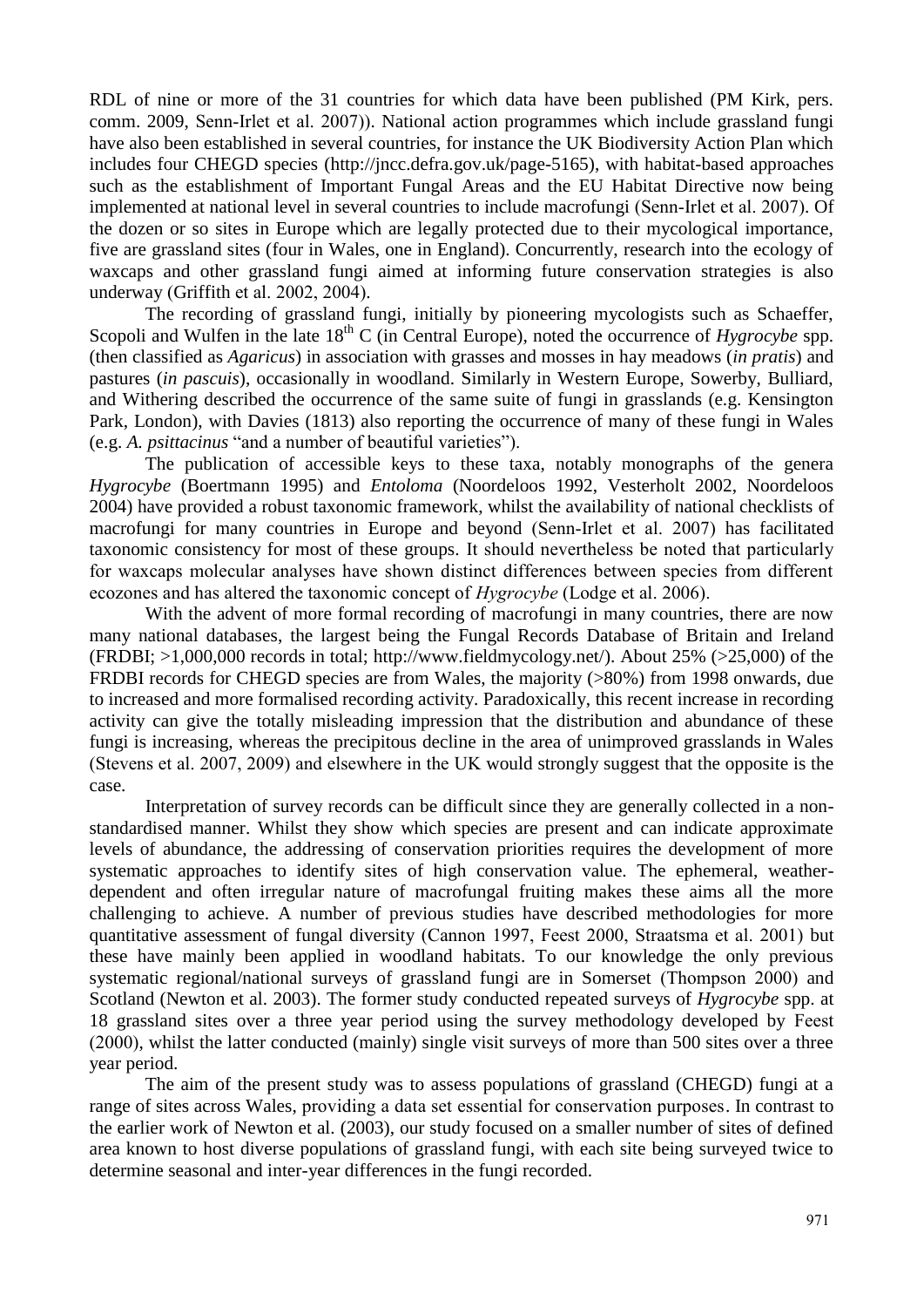#### **Methods**

Field surveys were conducted at 48 sites between 2003 and 2005, with each site being visited twice during this period, in different years. In most cases, the repeat surveys were conducted during a different period of the fruiting season (i.e. 'early' and 'late' in the different years; Table 1). Choice of the sites surveyed in the present study was guided by prior knowledge derived from either information collated by Evans & Holden (2003), the CCW Lowland Grassland Survey (Stevens et al. 2007, 2009), input from CCW Conservation Officers and sites identified by individual surveyors. Thus the initial aim was to focus on sites known or suspected to host diverse populations of grassland fungi. In most cases the area surveyed was defined by ownership or SSSI (Sites of Special Scientific Interest) boundaries, though for 10 sites, the survey area was defined by the surveyors. In all cases, the surveyed area was recorded in GIS format.

Surveys of grassland fungi have tended to focus primarily on members of the genus *Hygrocybe*. It is recognized that members of several other taxa co-occur with these and here we use the acronym CHEGD fungi, modified from the Rotheroe"s (1999) CHEG acronym which was based on the initials of the four main groups. There have also been other variations in the methods for categorisation and counting of these fungi and also which species are included among the target taxa. For clarity and consistency, we have followed the convention of Nitare (1988) as follows:-

**C:** Members of the *Clavariaceae* in the genera *Clavaria*, *Clavulinopsis* and *Ramariopsis*.

**H:** members of the genus *Hygrocybe*, *sensu* Boertmann (1995) [the concept for this genus differs outside Europe but all fall within the *Hygrophoraceae*].

**E:** members of the genus *Entoloma sensu* Noordeloos (1992, 2004), listed by Legon & Henrici (2005) as occurring in grasslands.

**G:** Members of the *Geoglossaceae* in the genera *Geoglossum, Trichoglossum* (and *Microglossum*). This ascomycete taxon is beyond the scope of Legon (2005) and no definitive monograph currently exists; the classifications of Ridge (2006) or Silverside (1997) are followed here.

**D:** All species of *Dermoloma* and *Camarophyllopsis* plus *Porpoloma metapodium.*

Using these criteria, members of the target species (not subspecies) listed above were recorded, with taxon totals being presented as follows - C:H:E:G:D. For the basidiomycetes (all within the order *Agaricales*), species names follow those used by the recently published *UK Checklist of Basidiomycetes* (Legon & Henrici 2005). Only species listed herein as being found in grassland habitats were counted, excluding strictly woodland species found in or adjacent to wooded areas. For example, 65 of the 157 UK species of *Entoloma* listed by Legon & Henrici (2005) are noted as occurring only in woodland habitats. Subspecies were recorded but did not contribute additionally to site totals.

Spatial data were handled using the MapInfo 8.0 GIS package. Data were initially handled in Excel which was also used for graph drawing. Pearson correlation analysis and tests of normality of data were conducted using Minitab (version 15).

#### **Results**

#### *Survey Sites*

The 48 sites surveyed (Fig. 1; Table 1) are located in 45 different Ordnance Survey10 km grid squares including all the 13 Watsonian vice-counties (UK units for biological recording) in Wales. Most site surveys for macrofungi generate lists of species recorded during each visit but only rarely is the site explicitly defined. The FRDBI guidelines suggest that, in addition to grid references, the nearest named location on the OS map is also given, though for most submitted records the area of the site (or the area surveyed) is not stated. Since species-area arguments (Rosenzweig 1995) would suggest that larger sites should host more species (and are also more likely to encompass more grassland habitat sub-types), care was taken to explicitly define the area of all sites (Table 1). Where possible these were defined by ownership boundaries (a practical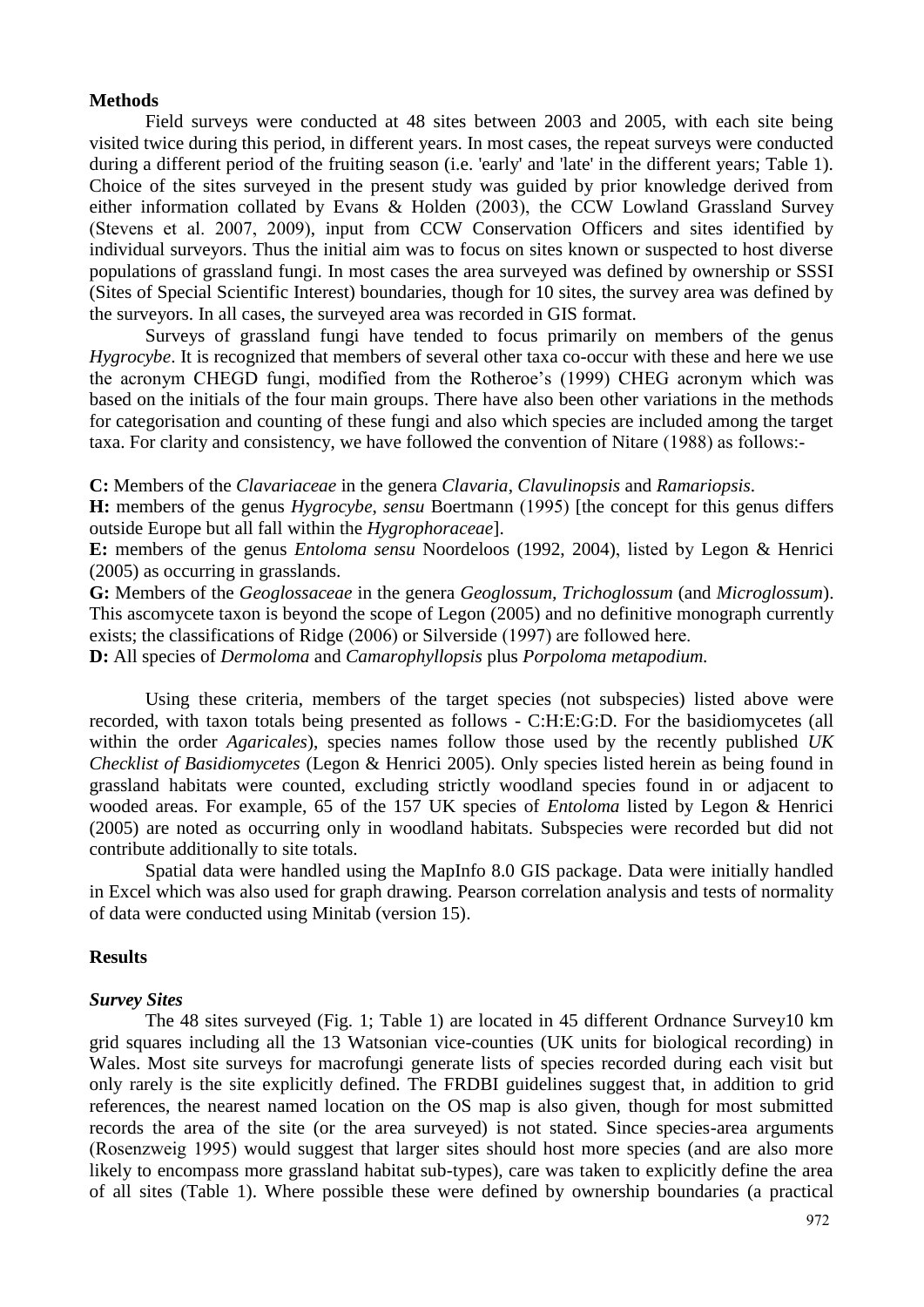definition since conservation management planning would be conducted on the same basis). A range of management strategies were in place at the different sites (based on surveyor observations on the survey days), with sheep grazing (either alone or in combination with other herbivores) being the commonest form of management (35 sites), followed by rabbit grazing (11), cattle grazing  $(9)$ , horse grazing  $(7)$  and mowing  $(6)$ .

Sites ranged in area from 0.11 to 14,568 ha (median area 30.5 ha). Most sites consisted predominantly of grassland habitats, though there were significant proportions of other habitat types at some sites (e.g. Trawscoed [Table 1, site 22] comprises 235 ha moorland, 135 ha woodland and 35 ha mesotrophic/upland grassland) but these non-grassland habitats were not surveyed. However, even with use of GIS with data from the CCW Lowland Grassland Survey (Stevens et al. 2007, 2009) it was not possible to quantify the percentage of grassland area for many of the sites. Since the sites varied considerably in area, it was also difficult to equalize survey effort, with factors such as site topology, weather and vegetational heterogeneity (including sward height) all influencing the rate of progress around the site and ease of discovery of macrofungi.

Based on the experiences of Newton et al. (2003), each surveyor (eight in total), all experienced mycologists familiar with surveying of grassland sites, were directed to use their intuition rather than any formalized systematic approach. For smaller sites  $(<1$  ha), surveys were completed in less than 2 hrs, with intermediate sites (<100 ha) being allocated a whole day and the largest sites two days. For the larger sites (eight were >200 ha), where a complete survey would clearly not have been possible during the time allocated, sites were accessed from several directions to ensure that widely distributed sub-areas including different grassland habitat sub-types were surveyed. There was a significant positive correlation between CHEGD totals and  $log_{10}$  [site area]  $(r = 0.455; p < 0.001)$ . As such, the seven sites with the highest CHEGD scores were all large (>80) ha) and of the 16 sites covering >80 ha, only two (Castlemartin and Cors Geirch) had fewer than 30 CHEGD species.



**Fig. 1 –** Map of Wales indicating the 48 sites sampled as part of this survey, showing vice-county boundaries. Site numbers correspond to those listed in Table 1.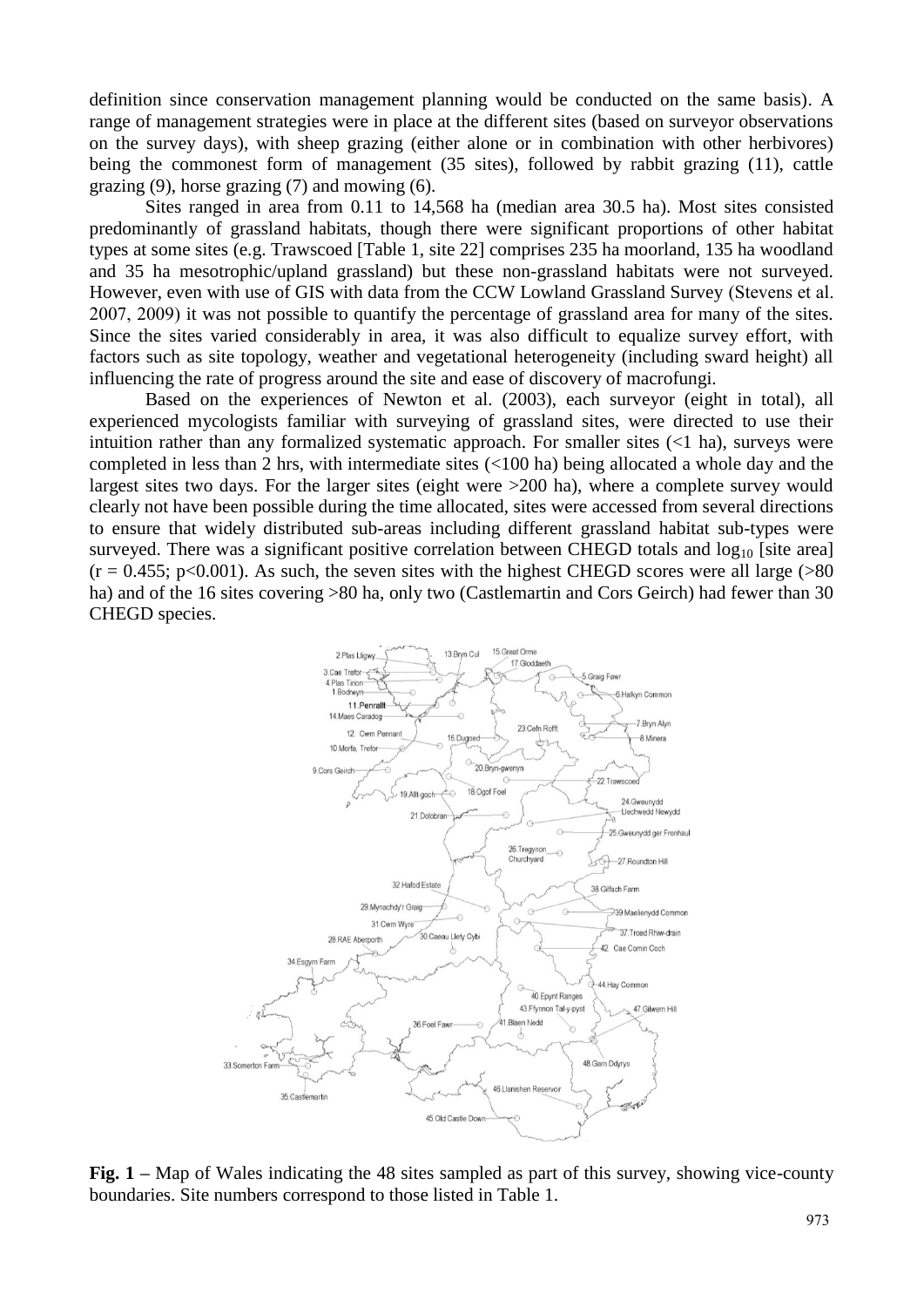## *Summary of taxa found*

A total of 35 species of *Hygrocybe* spp. (+4 subspecies), 46 of *Entoloma* spp. (+1 subspecies), 16 of *Clavariaceae* spp, 8 of *Geoglossaceae*, three of *Camarophyllopsis* spp., two of *Dermoloma* spp. and one of *Porpoloma* were found during the course of this survey giving a CHEGD total of 111 (16:35:46:8:6) (Table 2). These included one previously undescribed species (provisional name: *Entoloma eryriensis*), two new UK records (*E. conocybecystis* and *E. glaucobasis*) and additionally 12 new Welsh records. Thus, over 13% (15/111) of the species recorded in this survey were new to Wales. Most (12/15) of the species new to Wales belonged to the genus *Entoloma*, indicating the extent of past under-recording of this genus in Wales. However, of the 46 *Entoloma* species, 16 were found at only a single site (Table 2). The most widespread species were *Hygrocybe virginea* and *H. pratensis* (46 sites), with a total of 10 species being found at  $\geq$ 35 sites. The notional UK maximum CHEGD score based on those grassland species listed by Legon & Henrici (2005) and including the three new UK records would be 200 (21:51:106:12:10). Thus 56% of the possible grassland CHEGD taxa known for the UK were discovered at these 48 sites.

The mean number of CHEGD species found per site was 28.2 (range 3 to 55; combined data for both surveys; Table 1), with a mean of 19.4 species per site for individual surveys. The most abundant taxon was *Hygrocybe* (mean 14.6 [combined data] and 11.3 [individual survey] spp./site; range 1 to 25), followed by *Entoloma* (mean 5.8 [combined data] and 3.3 [individual survey] spp./site; range 0 to 24) with *Clavariaceae*, *Geoglossaceae* and *'Dermoloma'* being present at lower levels (mean 4.6, 1.8 and 0.9 spp./site respectively [combined data]).

In order to identify sites of high grassland macrofungal diversity, various scoring systems have been devised (Rald 1985, Nitare 1988, Vesterholt et al. 1999, Rotheroe 2001) and widely used (Rotheroe 1999, Thompson 2000, McHugh et al. 2001, Newton et al. 2003). These systems aim to rank site according to their conservation value at international, national, regional and local levels, with Vesterholt (1999) employing the number of *Hygrocybe* spp. found during repeated or single site surveys. Based on the combined survey data *Hygrocybe* spp. found during our surveys, five sites (Table 1) would qualify as of international importance (≥22 *Hygrocybe* spp.) and a further 15 as of national importance (17-21 *Hygrocybe* spp.). However, when assessing our individual survey data, 19 sites would rank as internationally important (≥15 *Hygrocybe* spp.) and a further 15 as nationally important (11-14 *Hygrocybe* spp.). Using Nitare's (1988) classification for the other CHEGD taxa (based on counts for single visits),  $\geq 6$  *Clavariaceae* were found at 16 sites,  $\geq 9$ *Entoloma* spp. at 12 sites and ≥4 *Geoglossaceae* at 10 sites. Additionally, one or more of the four CHEGD species for which Species Action Plans have been prepared as part of the UK Biodiversity Action Plan (*E. bloxamii*, *H. spadicea*, *M. olivaeceum and T. atropurpureum*) were found at 16 sites.

## *Co-occurrence of different CHEGD taxa*

When combined survey data for sites were ranked according to the number of species of each taxon present (Table 1), the best 3 sites for *Entoloma* spp. ranked only  $9<sup>th</sup>$ ,  $17<sup>th</sup>$  and  $21<sup>st</sup>$  for *Hygrocybe* spp., whilst the best three *Hygrocybe* sites ranked  $5<sup>th</sup>$ , 8<sup>th</sup> and 13<sup>th</sup> for *Entoloma*. Pearson linear correlation analysis based on individual surveys showed a moderate correlation between numbers of *Clavariaceae* and *Hygrocybe* (Table 3a), but weaker correlation for other pairwise combinations. A similarly poor correlation between the best sites for the different taxa (but based on single visits) was also found by Newton et al. (2003).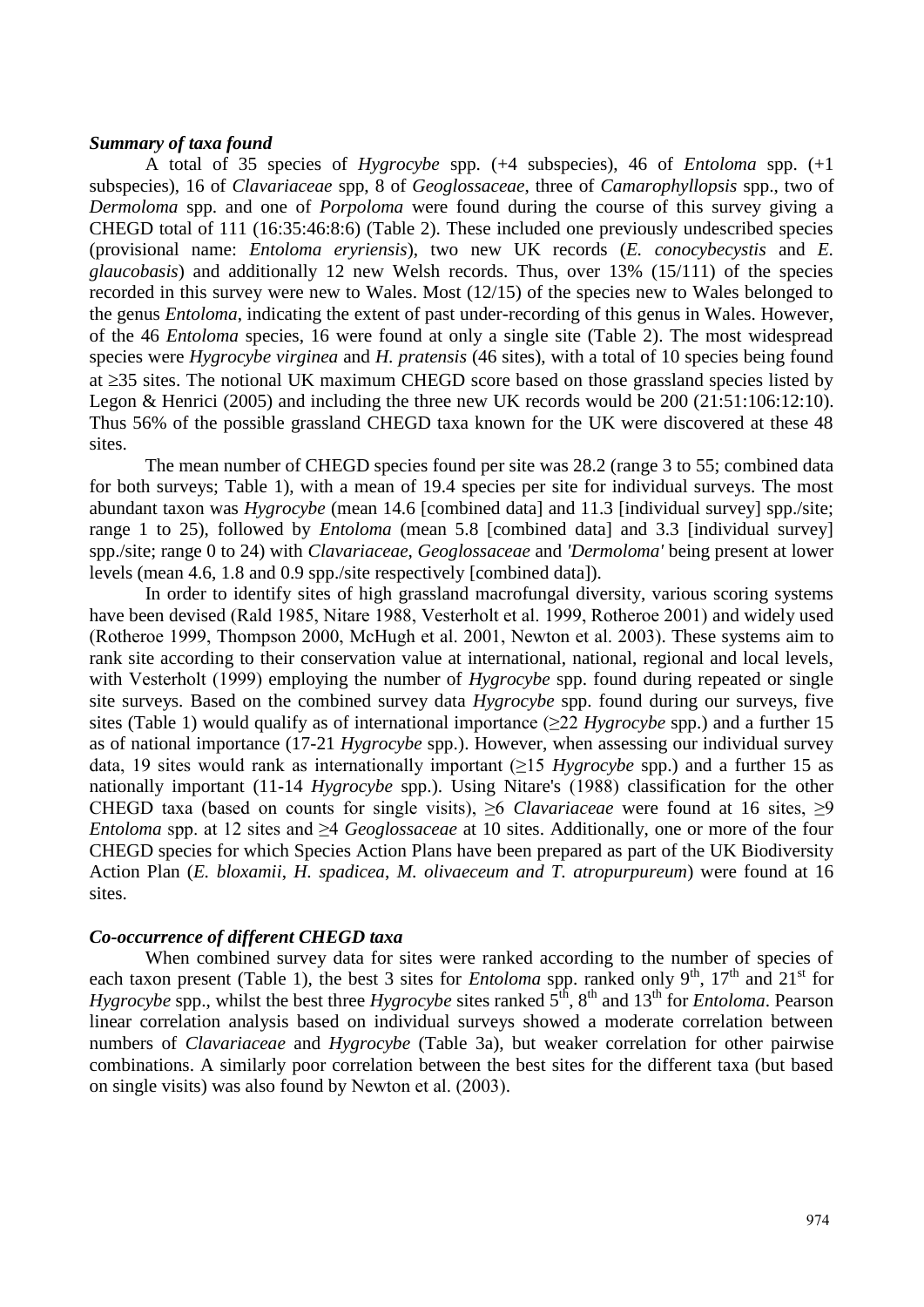## **Table 1** Summary of Survey Sites.

| N <sub>0</sub> | Site name                                | <b>VC</b> | <b>OS</b>      | <sup>‡</sup> Site<br>Area | Phase I                | 2003      | 2004      | 2005      |                         |                 |                         |                         |                         | #CHEGD          |
|----------------|------------------------------------------|-----------|----------------|---------------------------|------------------------|-----------|-----------|-----------|-------------------------|-----------------|-------------------------|-------------------------|-------------------------|-----------------|
|                |                                          |           | <b>Gridref</b> | (ha)                      | Habitat                |           |           |           |                         |                 |                         |                         |                         | total           |
|                | 1 Bodrwyn <sup>3</sup>                   | 52        | SH415732       | 0.11 <sup>P</sup>         | <b>NG</b>              | $15-Nov$  |           | $9-Nov$   | 3                       | 13              | $\overline{\mathbf{c}}$ | $\boldsymbol{0}$        | $\boldsymbol{0}$        | 18              |
| 2              | Plas Lligwy <sup>4</sup>                 | 52        | SH496859       | $0.28^P$                  | NG                     | $27$ -Oct | 4-Nov     |           | $\overline{\mathbf{c}}$ | 12              | $\overline{c}$          | $\overline{c}$          | $\mathbf{1}$            | 19              |
| 3              | Cae Trefor                               | 52        | SH510827       | $0.22^P$                  | NG                     | $29$ -Oct | 4-Nov     |           | 3                       | 9               | $\overline{0}$          | $\mathbf{2}$            | $\mathbf{1}$            | 15              |
| 4              | Plas Tirion <sup>4</sup>                 | 52        | SH539793       | $2.2^P$                   | <b>NG</b>              | 4-Nov     | $22-Sep$  |           | 3                       | 10              | $\overline{4}$          | $\overline{c}$          | $\overline{2}$          | 21              |
| 5              | Graig Fawr <sup>1*</sup>                 | 51        | SJ062803       | $24.5^{S}$                | CG                     | $2$ -Oct  | 6-Nov     |           | 5                       | 10              | $\mathbf{1}$            | $\overline{c}$          | $\mathbf{1}$            | 19              |
| 6              | $Halkyn1*$                               | 51        | SJ194721       | $771.8^{S}$               | CG                     | 3-Oct     | $3-Nov$   |           | 5                       | 19              | $\overline{24}$         | $\overline{\mathbf{5}}$ | $\overline{2}$          | $\overline{55}$ |
| 7              | Bryn $\text{Alyn}^{1*}$                  | 50        | SJ200588       | $112.3^{S}$               | CG                     | 1-Oct     | 5-Nov     |           | $\overline{4}$          | 16              | 16                      | $\overline{5}$          | $\mathbf{1}$            | 42              |
| 8              | $Minera1*$                               | 50        | SJ247525       | $43.7^{S}$                | CG                     | 6-Oct     | 7-Nov     |           | 3                       | 17              | 16                      | $\mathfrak{Z}$          | $\mathbf{1}$            | 40              |
| 9              | Cors Geirch <sup>3*</sup>                | 49        | SH300374       | $224^{\text{S}}$          | <b>NG</b>              | $12-Nov$  |           | $22$ -Oct | $\overline{4}$          | 5               | $\mathbf{2}$            | $\boldsymbol{0}$        | $\mathbf{1}$            | 12              |
|                | 10 Morfa, Trefor <sup>4</sup>            | 49        | SH368473       | 54.0 <sup>P</sup>         | SG                     |           | $26$ -Oct | $16$ -Oct | $\overline{4}$          | 18              | 10                      | $\mathbf{1}$            | $\mathbf{1}$            | 34              |
|                | 11 Penrallt <sup>4</sup>                 | 49        | SH526674       | $0.27^{\rm A}$            | NG                     | 4-Dec     | 18-Oct    |           | 4                       | 17              | $\overline{c}$          | $\boldsymbol{0}$        | $\mathbf{1}$            | 24              |
|                | 12 CwmPennant <sup>1</sup>               | 49        | SH542486       | $56.6^{\rm A}$            | AG                     |           | 9-Oct     | 24-Sep    | $\bf 8$                 | 20              | 9                       | $\boldsymbol{0}$        | $\mathbf{0}$            | 37              |
|                | 13 Bryn Cul <sup>3</sup>                 | 49        | SH600685       | $4.4^P$                   | <b>NG</b>              | $11-Nov$  | $16$ -Oct |           | 6                       | 18              | 3                       | $\mathbf{0}$            | $\mathbf{1}$            | 28              |
|                | 14 Maes Caradog <sup>3*</sup>            | 49        | SH639623       | 5.9 <sup>A</sup>          | AG                     | $9-Nov$   | 9-Oct     |           | 5                       | 16              | 6                       | $\mathbf{1}$            | $\mathbf{0}$            | 28              |
|                | 15 Great Orme <sup>2*</sup>              | 49        | SH768835       | $353.3^{S}$               | CG                     | $21-Nov$  | $26$ -Oct |           | 7                       | 18              | 8                       | 3                       | $\mathbf{1}$            | 37              |
|                | 16 Dugoed <sup>1*</sup>                  | 49        | SH804522       | $28.0^{A}$                | AG                     | 30-Sep    | $2-Nov$   |           | $\overline{c}$          | 9               | 3                       | 3                       | $\mathbf{1}$            | 18              |
|                | 17 Gloddaeth <sup>1*</sup>               | 49        | SH804811       | $93.1^{S}$                | CG                     | $22-Nov$  | 7-Oct     |           | 4                       | 18              | $\,$ 8 $\,$             | $\mathbf{0}$            | $\mathbf{1}$            | 31              |
|                | 18 Ogof Foel $^1$                        | 48        | SH583344       | $16.2^P$                  | AG                     |           | 24-Oct    | 9-Oct     | 5                       | 20              | $\overline{12}$         | $\boldsymbol{0}$        | $\mathbf{1}$            | 38              |
|                | 19 Allt-goch <sup>1</sup>                | 48        | SH599264       | $1.7^P$                   | <b>UNG</b>             |           | $17$ -Oct | 9-Oct     | 6                       | 15              | 11                      | $\overline{c}$          | $\overline{2}$          | 36              |
|                | 20 Bryn-gwenyn $1$                       | 48        | SH676410       | 10.1 <sup>P</sup>         | AG                     |           | 8-Nov     | $17$ -Oct | 6                       | 14              | 3                       | $\overline{c}$          | $\mathbf 2$             | 27              |
|                | 21 Dolobran <sup>4</sup>                 | 48        | SH847165       | 131 <sup>P</sup>          | AG                     |           | $9-Nov$   | 5-Oct     | 4                       | 17              | $\overline{4}$          | $\overline{2}$          | $\overline{\mathbf{3}}$ | 30              |
|                | 22 Trawscoed <sup>2*</sup>               | 48        | SH849328       | $418^{\rm P}$             | AG                     |           | 30-Oct    | $23-Sep$  | $\overline{c}$          | $\overline{24}$ | $\,8\,$                 | $\mathbf{1}$            | $\boldsymbol{0}$        | 35              |
|                | 23 Cefn $Rofft^{1*}$                     | 48        | SJ009498       | 4.1 <sup>S</sup>          | CG                     | 4-Oct     | $2-Nov$   |           | 3                       | 12              | $\overline{4}$          | $\boldsymbol{0}$        | $\mathbf{1}$            | $20\,$          |
|                | 24 Gweunydd Llechwedd<br>$Newydd1*$      | 47        | SH960126       | 3.5 <sup>S</sup>          | <b>NG</b>              | 8-Oct     | 4-Nov     |           | $\overline{2}$          | 5               | $\mathbf{1}$            | $\overline{0}$          | $\overline{0}$          | 8               |
|                | 25 Gweunydd ger<br>Fronhaul <sup>1</sup> | 47        | SJ097087       | $5.5^{\rm S}$             | <b>UNG</b>             | 8-Oct     | 4-Nov     |           | 1                       | 6               | $\boldsymbol{0}$        | $\boldsymbol{0}$        | $\boldsymbol{0}$        | 7               |
|                | 26 Tregynon Churchyard <sup>4</sup>      | 47        | SO096988       | 0.18 <sup>P</sup>         | <b>NG</b>              | 7-Oct     | 4-Nov     |           | 5                       | 14              | 1                       | $\overline{\mathbf{4}}$ | 1                       | 25              |
|                | 27 Roundton Hill <sup>1*</sup>           | 47        | SO294949       | $37.7^{S}$                | AG                     |           | 4-Nov     | $11-Oct$  | 6                       | 12              | $\mathfrak{2}$          | 3                       | $\mathbf{1}$            | 24              |
|                | 28 RAE Aberporth <sup>1*</sup>           | 46        | SN242523       | $82.6^P$                  | <b>UNG</b>             |           | 6-Nov     | $13-Nov$  | 8                       | 16              | 5                       | $\overline{\mathbf{4}}$ | $\mathbf{1}$            | 34              |
|                | 29 Mynachdy'r Graig <sup>4</sup>         | 46        | SN561743       | $62.1^P$                  | AG                     |           | $24-Nov$  | 7-Oct     | ${\bf 8}$               | 15              | 3                       | $\overline{2}$          | $\boldsymbol{0}$        | $28\,$          |
|                | 30 Caeau Llety Cybi <sup>1*</sup>        | 46        | SN603535       | 3.7 <sup>S</sup>          | <b>UNG</b>             |           | 20-Oct    | $20-Sep$  | $\overline{c}$          | 12              | 3                       | $\boldsymbol{0}$        | $\mathbf{1}$            | 18              |
|                | 31 Cwm Wyre <sup>1</sup>                 | 46        | SN635690       | 33.0 <sup>P</sup>         | <b>UNG</b>             |           | $23-Nov$  | $18-Nov$  | $\mathbf{1}$            | 6               | $\theta$                | 1                       | $\mathbf{1}$            | 9               |
|                | 32 Hafod Estate <sup>2*</sup>            | 46        | SN759731       | $26.3^{A}$                | <b>NG</b>              |           | 4-Nov     | $23-Oct$  | $\overline{c}$          | 10              | $\mathbf{1}$            | $\mathbf{1}$            | $\mathbf{1}$            | 15              |
|                | 33 Somerton Farm <sup>3</sup>            | 45        | SM930003       | $20.7^P$                  | <b>NG</b>              |           | 24-Oct    | $16$ -Oct | 12                      | 15              | $8\,$                   | $\overline{\mathbf{4}}$ | $\mathbf{1}$            | 40              |
|                | 34 Esgyrn Farm <sup>3</sup>              | 45        | SM960346       | 44.3 <sup>P</sup>         | <b>NG</b>              |           | $22$ -Oct | 14-Oct    | $\boldsymbol{0}$        | 15              | $\overline{4}$          | $\mathbf{1}$            | 1                       | 21              |
|                | 35 Castlemartin <sup>1*</sup>            | 45        | SR920960       | $1878^P$                  | SG                     |           | $23$ -Oct | $15$ -Oct | $\overline{4}$          | 11              | 6                       | $\mathbf{0}$            | 1                       | 22              |
|                | 36 Foel fawr <sup>3*</sup>               | 44        | SN727193       | $77.2^{\rm A}$            | CG                     |           | 4-Dec     | $17$ -Oct | $\boldsymbol{0}$        | 3               | $\mathbf{0}$            | $\theta$                | $\mathbf{0}$            | 3               |
|                | 37 Troed Rhiw-drain <sup>1*</sup>        | 43        | SN899673       | $19.6^{S}$                | $\rm{AG}$              |           | $14$ -Nov | 8-Oct     | 6                       | $18\,$          | 5                       | 3                       | 1                       | 33              |
|                | 38 Gilfach Farm <sup>2*</sup>            | 43        | SN963716       | $84.7^{A}$                | <b>UNG</b>             |           | 16-Oct    | $10-Nov$  | 9                       | $22\,$          | 7                       | $\overline{\mathbf{4}}$ | 1                       | 43              |
|                | 39 Maelienydd Common <sup>2*</sup>       | 43        | SO123716       | $342^{\rm S}$             | AG                     |           | $10$ -Oct | $22$ -Oct | 7                       | 19              | 11                      | 1                       | 1                       | 39              |
|                | 40 Epynt Ranges <sup>2*</sup>            | 42        | SN915365       | $14568^P$                 | $\rm{AG}$              |           | $11-Nov$  | 18-Oct    | 6                       | 24              | 10                      | 3                       | $\boldsymbol{2}$        | 45              |
|                | 41 Blaen Nedd <sup>1*</sup>              | 42        | SN916142       | 187 <sup>S</sup>          | $\rm CG$               |           | 7-Nov     | $1$ -Oct  | 6                       | 25              | 11                      | $\overline{\mathbf{4}}$ | $\mathbf{1}$            | 47              |
|                | 42 Cae Comin Coch <sup>2*</sup>          | 42        | SN994548       | 1.3 <sup>S</sup>          | <b>UNG</b>             |           | $14-Nov$  | 8-Oct     | 4                       | 16              | 10                      | 1                       | $\boldsymbol{0}$        | 31              |
|                | 43 Ffynnon Tal-y-pyst <sup>2</sup>       | 42        | SO157172       | 10.3 <sup>A</sup>         | AG                     |           | $26$ -Oct | 4-Nov     | 2                       | 18              | 5                       | 3                       | 1                       | 29              |
|                | 44 Hay Common <sup>4</sup>               | 42        | SO240380       | $124.5^{\rm A}$           | AG                     |           | 9-Oct     | 6-Nov     | 9                       | 20              | 7                       | 4                       | 1                       | 41              |
|                | 45 Old Castle Down <sup>1*</sup>         | 41        | SS898761       | $273.1^{S}$               | $\mathbf{S}\mathbf{G}$ |           | $21-Nov$  | 16-Oct    | 5                       | 14              | 9                       | 4                       | 1                       | 33              |
|                | 46 Llanishen Reservoir <sup>4*</sup>     | 41        | ST186815       | 6.7 <sup>S</sup>          | NG                     |           | $20$ -Nov | 5-Nov     | 4                       | 15              | 6                       | 0                       | 1                       | 26              |
|                | 47 Gilwern Hill <sup>1*</sup>            | 35        | SO246129       | 81 <sup>S</sup>           | CG                     |           | $26$ -Oct | $21$ -Oct | 10                      | 23              | 4                       | $\overline{\mathbf{4}}$ | $\boldsymbol{0}$        | 41              |
|                | 48 Garn Ddyrys <sup>2</sup>              | 35        | SO257117       | $4.3^{\rm A}$             | CG                     | $22$ -Oct | $25-Nov$  |           | 4                       | 19              | 3                       | 1                       | $\mathbf{0}$            | 27              |

<sup>†</sup>Site choice was based on 1) the results of the CCW Phase II vegetation survey of Lowland Grasslands in Wales; 2) sites with high grassland fungal diversity described in Evans & Holden (2003); 3) identified as promising by CCW staff; or 4) identified by surveyors. \* indicates sites partly or wholly noted as SSSIs. VC = Vice-County (Watsonian).

<sup>‡</sup> Sites were defined by Property (ownership)<sup>P</sup>, SSSI boundaries<sup>S</sup> or by arbitrary boundaries (defined by surveyors)<sup>A</sup>.

Phase I habitat types are listed for each site (AG = Acid grassland; CG = Calcicolous grassland; NG = Neutral grassland; SG = Coastal grassland; UNG = Unimproved neutral grassland)

 $*$ Species counts ranked  $5<sup>th</sup>$  or higher for each of the CHEGD group are indicated in shaded boxes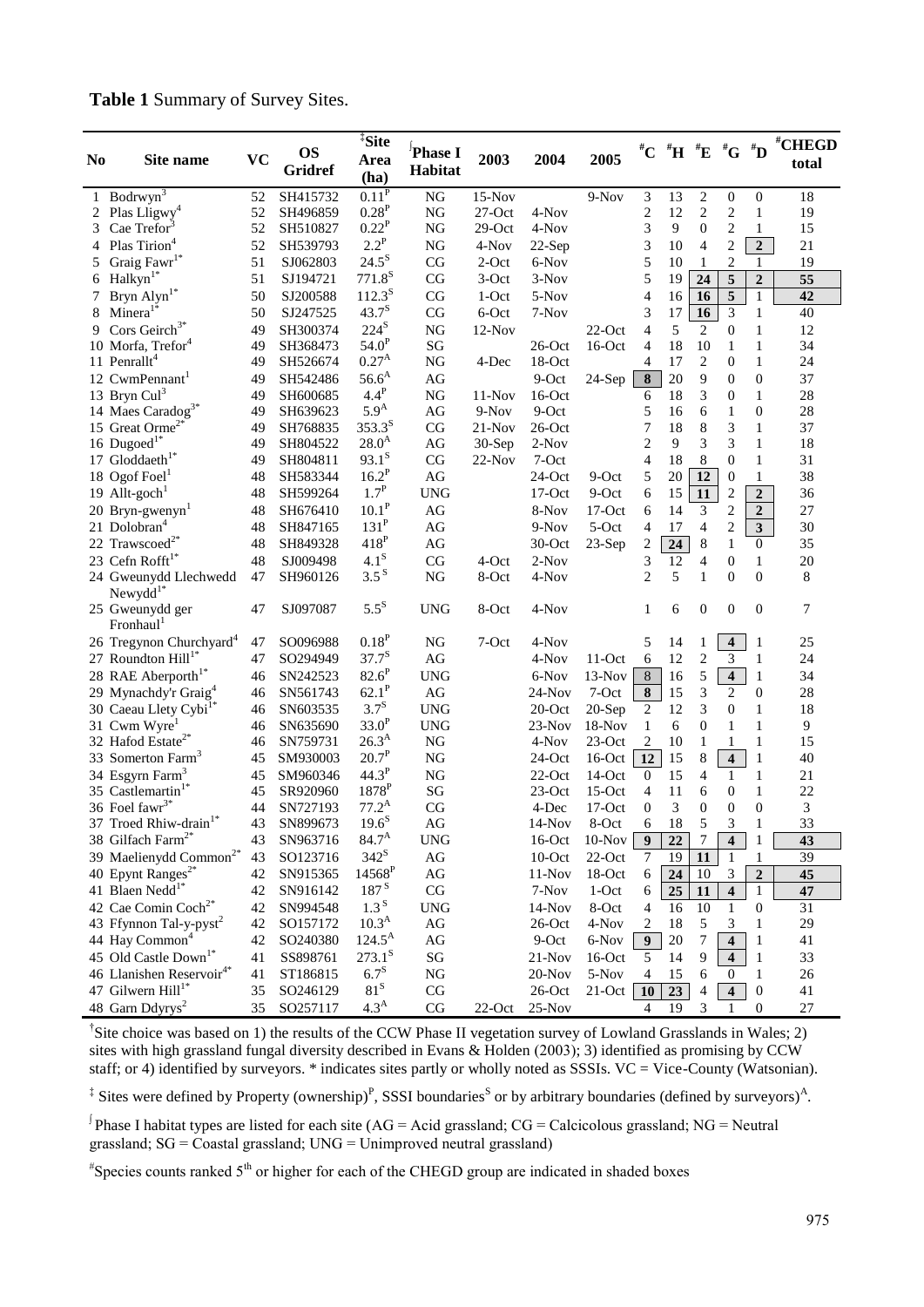**Table 2** Frequency of occurrence of CHEGD species at sites and in quadrats, compared to number of UK records held in the FRDBI. \*\*indicates new UK record; # indicates new Welsh record; + indicates confirmed Welsh record

| <b>Species</b>                     | No. UK<br>No. sites<br>(748)<br>records |                  | <b>Species</b>                          | No. sites<br>(148)                       | No. UK<br>records |  |
|------------------------------------|-----------------------------------------|------------------|-----------------------------------------|------------------------------------------|-------------------|--|
| $HYGROCYBE (35+4)$                 |                                         |                  | E. formosum                             | 5                                        | 267               |  |
| H. aurantiosplendens               | 9                                       | 298              | **E. glaucobasis                        | 1                                        | $\mathbf{0}$      |  |
| H. calyptriformis                  | 22                                      | 1645             | E. griseocyaneum                        | 6                                        | 266               |  |
| H. cantharellus                    | 11                                      | 849              | E. hebes                                | $\overline{\mathcal{L}}$                 | 343               |  |
| H. ceracea                         | 33                                      | 2190             | $+E.$ hirtipes                          | $\overline{c}$                           | 226               |  |
| H. chlorophana                     | 34                                      | 4001             | E. incanum                              | 3                                        | 300               |  |
| H. citrinovirens                   | 10                                      | 338              | E. infula                               | 9                                        | 205               |  |
| H. coccinea                        | 42                                      | 3486             | E. jubatum                              | $\mathbf{1}$                             | 320               |  |
| H. colemannia                      | 9                                       | 413              | E. lamprosus                            | 3                                        | 350               |  |
| H. conica                          | 38                                      | 5555             | #E. langei                              | $\mathbf{1}$                             | 18                |  |
| H. flavipes                        | 20                                      | 518              | $+E.$ lividocyanulum                    | 3                                        | 110               |  |
| H. fornicata                       | 29                                      | 690              | #E. longistriatum                       | 8<br>1                                   | 69                |  |
| H. glutinipes<br>H. helobia        | 19                                      | 732<br>240       | E. minutum                              | 2                                        | 57<br>93          |  |
|                                    | 8<br>3                                  | 81               | #E. nigroviolaceum                      | $\mathbf{1}$                             | 12                |  |
| H. ingrata<br>H. insipida          | 41                                      | 2088             | #E. ochromicaceum<br>E. olorinum        | $\mathbf{1}$                             | 9                 |  |
| H. intermedia                      | 13                                      | 546              |                                         | 16                                       | 598               |  |
| H. irrigata                        | 29                                      | 1709             | E. papillatum<br>E. poliopus            | 8                                        | 97                |  |
| H. lacmus                          | $\overline{2}$                          | 243              | E. politum                              | $\mathbf{1}$                             | 134               |  |
| H. laeta                           | 24                                      | 1813             | E. porphyrophaeum                       | 16                                       | 877               |  |
| H. marchii                         | $\overline{c}$                          | 410              | $#E.$ pratulense                        | $\mathbf{1}$                             | $\overline{4}$    |  |
| H. miniata                         | 9                                       | 1240             | E. prunuloides                          | 15                                       | 482               |  |
| H. mucronella                      | 14                                      | 474              | #E. pseudoturci                         | $\mathbf{1}$                             | 27                |  |
| H. nitrata                         | 8                                       | 401              | E. roseum                               | $\mathbf{1}$                             | 72                |  |
| H. ovina                           | 5                                       | 255              | E. sericellum                           | 21                                       | 1419              |  |
| H. persistens                      | 3                                       | 1215             | E. sericeum                             | 16                                       | 1627              |  |
| H. pratensis                       | 46                                      | 4754             | E. serrulatum                           | 14                                       | 948               |  |
| H. psittacina                      | 45                                      | 4726             | E. sodale                               | $\mathbf{1}$                             | 72                |  |
| H. punicea                         | 28                                      | 1965             | E. solstitiale                          | $\mathbf{1}$                             | 36                |  |
| H. quieta                          | 44                                      | 2045             | E. turci                                | 3                                        | 102               |  |
| H. reidii                          | 34                                      | 1808             | E. undatum                              | $\overline{c}$                           | 156               |  |
| H. russocoriacea                   | 22                                      | 1343             | #E. xanthochroum                        | $\overline{4}$                           | 94                |  |
| H. spadicea                        | $\mathbf{1}$                            | 73               | E. longistriatum v. sarcitulum          | $\mathbf{1}$                             | 171               |  |
| H. splendissima                    | 14                                      | 549              | CLAVARIA (7)                            |                                          |                   |  |
| H. virginea                        | 46                                      | 5929             | C. acuta                                | 11                                       | 564               |  |
| H. vitellina                       | 1                                       | 269              | C. argillacea                           | $\mathbf{1}$                             | 364               |  |
| H. pratensis v. pallida            | 6                                       | 518              | C. fragilis                             | 25                                       | 1129              |  |
| H. psittacina v. perplexa          | 6                                       | 124              | C. fumosa                               | 20                                       | 641               |  |
| H. virginea v. fuscescens          | 8                                       | 220              | C. incarnata                            | $\overline{c}$                           | 102               |  |
| H. virginea v. ochraceopallida     | 15                                      | 362              | C. straminea                            | 11                                       | 145               |  |
| <b>CAMAROPHYLLOPSIS (3)</b>        |                                         |                  | C. zollingeri                           | 5                                        | 229               |  |
| #Cm. atropuncta                    | 2                                       | 87               | <b>CLAVULINOPSIS (7)</b>                |                                          |                   |  |
| Cm. foetens                        | $\mathbf{1}$                            | 94               | Cp. corniculata                         | 34                                       | 2002              |  |
| Cm. schulzeri                      | 3                                       | 60               | Cp. fusiformis                          | 14                                       | 992               |  |
| DERMOLOMA (2)                      |                                         |                  | Cp. helvola                             | 38                                       | 2794              |  |
| D. cuneifolium                     | 35                                      | 1065             | Cp. laeticolor                          | 21                                       | 427               |  |
| #D. magicum                        | $\overline{2}$                          | 5                | Cp. luteoalba                           | 27                                       | 914               |  |
| PORPOLOMA (1)                      |                                         |                  | #Cp. subtilis                           | $\mathbf{1}$                             | 111               |  |
| P. metapodium                      | $\mathbf{1}$                            | 151              | Cp. umbrinella                          | 6                                        | 244               |  |
| ENTOLOMA (46+1)                    |                                         |                  | <b>RAMARIOPSIS (2)</b>                  |                                          |                   |  |
| E. ameides                         | 4                                       | 148              | R. biformis                             | $\mathbf{1}$<br>$\overline{\mathcal{L}}$ | 37                |  |
| $+E$ . anatinum                    | 9                                       | 139              | R. kunzei                               |                                          | 300               |  |
| E. asprellum                       | 1                                       | 115<br>120       | GEOGLOSSUM (5)                          | 3                                        | 191               |  |
| E. atroceruleum<br>E. bloxamii     | 5<br>7                                  | 225              | G. atropurpureum<br>G. cookeanum        | 6                                        | 590               |  |
| E. caesiocinctum                   | 1                                       | 183              | G. fallax                               | 25                                       | 891               |  |
| #E. catalaunicum                   | $\overline{c}$                          | 48               | G. glutinosum                           | 15                                       | 426               |  |
| E. chalybaeum                      | 18                                      | 309              | G. umbratile                            | $\tau$                                   | 347               |  |
|                                    |                                         | 70               |                                         |                                          |                   |  |
| #E. clandestinum<br>E. conferendum | $\overline{4}$<br>37                    | 2817             | <b>MICROGLOSSUM (1)</b><br>M. olivaceum | 12                                       | 342               |  |
| **E. conocybecystis                |                                         | $\boldsymbol{0}$ | TRICHOGLOSSUM (2)                       |                                          |                   |  |
| E. corvinum                        | 1<br>8                                  | 284              | T. hirsutum                             | 17                                       | 645               |  |
| ** <i>E.</i> eryriensis sp. nov.   | $\mathbf{1}$                            | $\theta$         | T. walteri                              | 3                                        | 76                |  |
| E. exile                           | 10                                      | 226              |                                         |                                          |                   |  |
|                                    |                                         |                  |                                         |                                          |                   |  |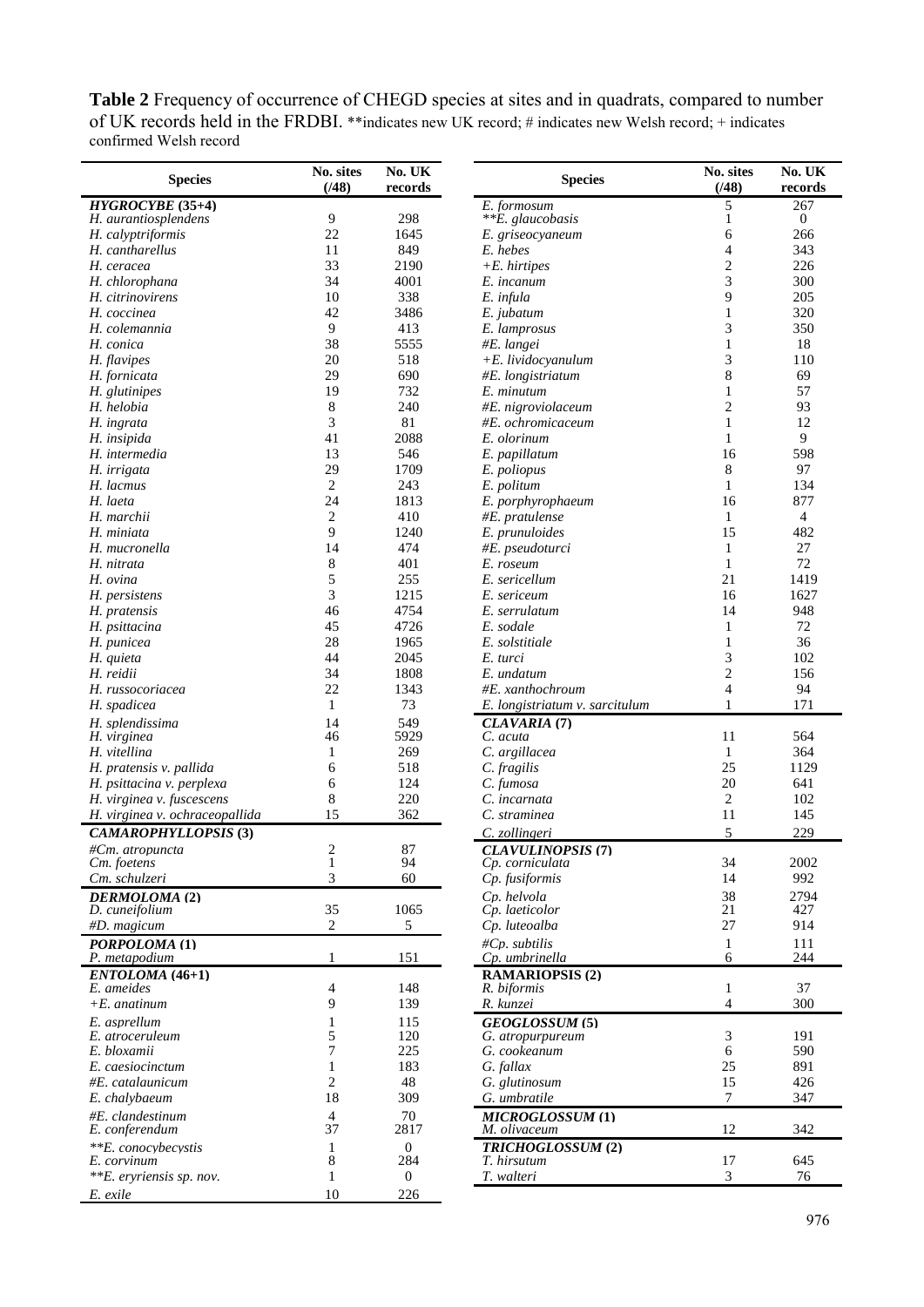**Table 3** Pearson correlation coefficients for the numbers of different CHEGD taxa found at each site **(a)** for individual surveys and **(b)** combined data from both surveys. Superscripts indicate the significance of the linear correlation as follows: \*\*\*  $p<0.001$ ; \*\*  $p<0.01$ ; \* $p<0.05$ ; <sup>NS</sup> P>0.05.

| a). |            |              |              |                     | b). |              |                  |                          |                          |  |
|-----|------------|--------------|--------------|---------------------|-----|--------------|------------------|--------------------------|--------------------------|--|
|     |            |              |              | lτ                  |     |              | $\boldsymbol{H}$ |                          | G                        |  |
|     |            |              |              |                     |     |              |                  |                          |                          |  |
| Н   | $0.570***$ | -            |              |                     | H   | $0.541***$   |                  |                          |                          |  |
| Е   | $0.300**$  | $0.325**$    |              |                     | E   | $0.284^{NS}$ | $0.577***$       | $\overline{\phantom{a}}$ |                          |  |
| G   | $0.346**$  | $0.326**$    | $0.014^{NS}$ |                     | G.  | $0.486***$   | $0.371**$        | $0.410**$                | $\overline{\phantom{a}}$ |  |
| D   | $0.276**$  | $0.141^{NS}$ | $0.193^{NS}$ | 0.091 <sup>NS</sup> | D   | $0.069^{NS}$ | $0.101^{NS}$     | $0.252^{NS}$             | $0.315*$                 |  |

However, when linear correlation analysis was conducted with data combined from both surveys, a much stronger positive correlation (p<0.05) for *Hygrocybe* and *Entoloma* species richness was observed (Table 3b). This suggests that whilst *Entoloma* and *Hygrocybe* spp. tend to occur on the same sites, they do not always fruit at the same time. Further examination of phenological differences between these two taxa was conducted by plotting the dates of surveys against numbers of *Hygrocybe* and *Entoloma* species (Fig. 2) confirmed that whilst there was no significant correlation between survey data and *Hygrocybe* occurrence ( $r = 0.044$ ;  $P = 0.673$ ), a significant negative correlation was observed for *Entoloma* spp ( $r = -0.535$ ;  $P < 0.001$ ).



**Fig. 2 –** Numbers of *Entoloma* (squares; thin trendline) and *Hygrocybe* spp. (triangles thick trendline) recorded at sites plotted against survey date. The two trendlines indicate a moving window average over a 7 day period.

Fungal recording in the UK and Ireland is coordinated via the British Mycological Society (BMS) through the FRDBI. Although most records are not collected as part of systematic surveys, the large number of records held (>1 million) on the FRDBI make this an invaluable resource, with great potential for examining phenological variations. There are 95,585 records for CHEGD taxa (57,432 records for *Hygrocybe*, 20,887 for *Entoloma*, 11,511 for *Clavariaceae*, 4,130 for *Geoglossaceae* and together 1,625 for *Dermoloma, Camarophyllopsis* and *Porpoloma*). Analysis of the monthly patterns for records for CHEGD fungi found that most records for *Entoloma* are from September, whereas October is the peak month for *Hygrocybe* (Table 4), consistent with our survey data.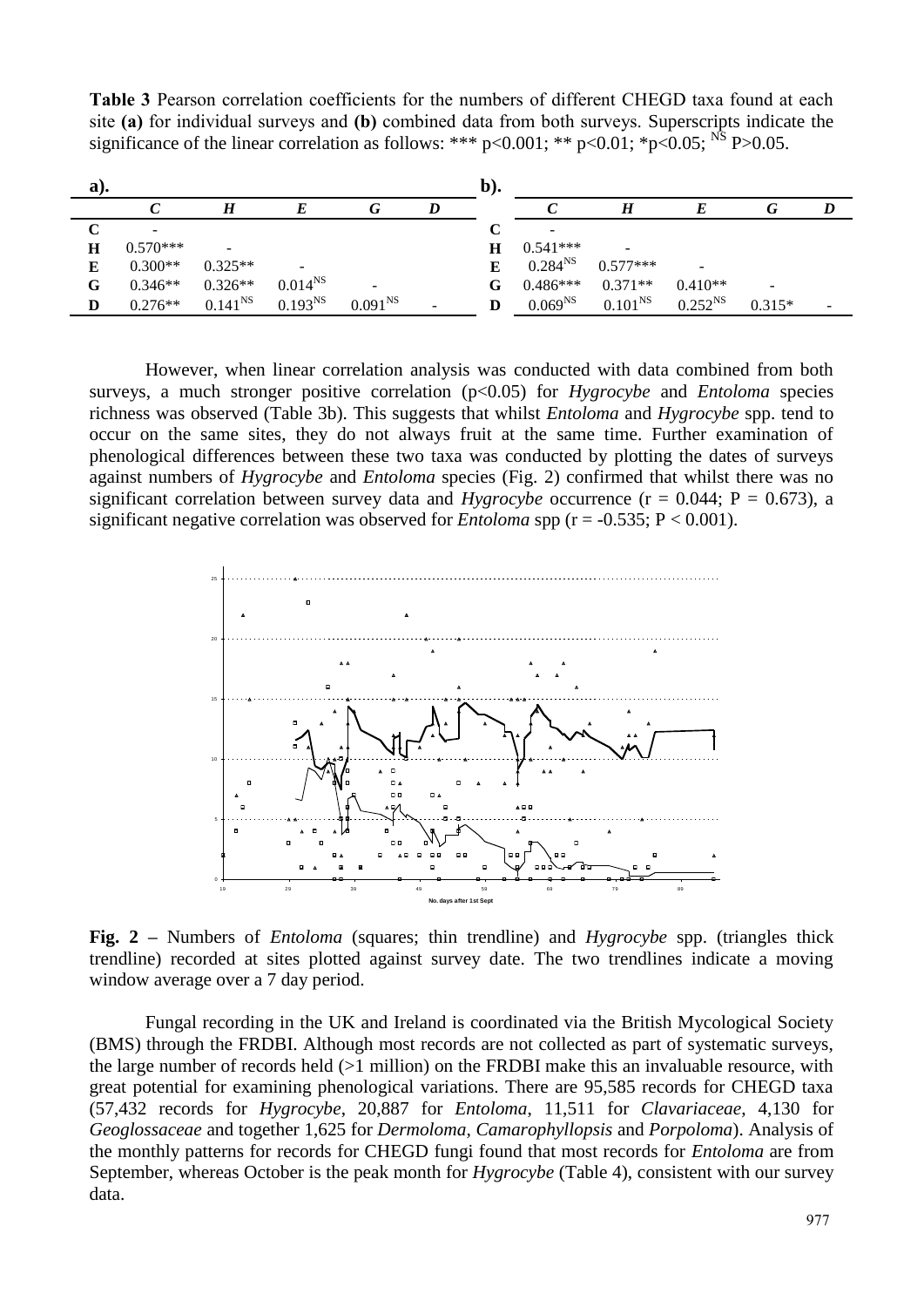Further examination of FRDBI data found a strong positive correlation between the total number of records for each species in the FRDBI and the occurrence of these species at sites ( $r =$ 0.851; Table 2). However, some outliers merit explanation, for instance *Hygrocybe persistens* (1215 FRDBI records, 333 in Wales) was found at only three sites in our surveys, probably because this species fruits earlier than other CHEGD taxa. Of the *H. persistens* records in the FRDBI with complete date information, the majority  $(669/1144=58.4\%)$  were recorded before October 1<sup>st</sup>, whilst only 17.7% [323/1822] and 24.4% [1099/4499] respectively of *H. punicea* and *H. psittacina* records found before this date. Similarly, *H. conica*, which is the 2<sup>nd</sup> most abundant *Hygrocybe* species in FRDBI, was ranked  $7<sup>th</sup>$  in our survey, is often found fruiting in the early summer with  $40.2\%$  (2126/5293) of FRDBI records occurring before  $1<sup>st</sup>$  October.

**Table 4** Phenology of fruiting of CHEGD fungi by month in the British Isles (data extracted from FRDBI [http://www. fieldmycology.net]).

| FRDBI [http://www.fieldmycology.net]). |              | ັ      |             | ັ     |            |       | ັ          |       |                |       |                |       |                |        |                |         |
|----------------------------------------|--------------|--------|-------------|-------|------------|-------|------------|-------|----------------|-------|----------------|-------|----------------|--------|----------------|---------|
|                                        | <b>CHEGD</b> | %CHEGD | <b>CLAV</b> | %CLAV | <b>HYG</b> | %Hyg  | <b>ENT</b> | %ENT  | <b>GEO</b>     | %GEO  | <b>DERM</b>    | %DERM | Econf          | %Econf | Hpsitt         | %Hpsitt |
| Jan                                    | 218          | 0.2%   | 24          | 0.2%  | 98         | 0.2%  | 64         | 0.3%  | 32             | 0.9%  | $\mathbf{0}$   | 0.0%  | $\tau$         | 0.3%   | 16             | 0.4%    |
| Feb                                    | 68           | 0.1%   | 6           | 0.1%  | 10         | 0.0%  | 49         | 0.3%  | 3              | 0.1%  | $\mathbf{0}$   | 0.0%  | 13             | 0.5%   | 6              | 0.1%    |
| Mar                                    | 83           | 0.1%   | 3           | 0.0%  | $\tau$     | 0.0%  | 67         | 0.4%  | 6              | 0.2%  | $\mathbf{0}$   | 0.0%  | $\overline{2}$ | 0.1%   | $\overline{2}$ | 0.0%    |
| Apr                                    | 220          | 0.2%   | $\tau$      | 0.1%  | 28         | 0.1%  | 182        | 1.0%  | 3              | 0.1%  | $\mathbf{0}$   | 0.0%  | 25             | 0.9%   | 5              | 0.1%    |
| May                                    | 566          | 0.6%   | 6           | 0.1%  | 75         | 0.1%  | 476        | 2.5%  | $\overline{7}$ | 0.2%  | $\overline{c}$ | 0.1%  | 114            | 4.3%   | 18             | 0.4%    |
| Jun                                    | 539          | 0.6%   | 26          | 0.2%  | 252        | 0.5%  | 256        | 1.4%  | $\overline{4}$ | 0.1%  |                | 0.1%  | 55             | 2.1%   | 10             | 0.2%    |
| Jul                                    | 1175         | 1.3%   | 42          | 0.4%  | 582        | 1.1%  | 542        | 2.9%  |                | 0.0%  | 8              | 0.5%  | 59             | 2.2%   | 19             | 0.4%    |
| Aug                                    | 5512         | 6.2%   | 288         | 2.7%  | 2451       | 4.5%  | 2599       | 13.8% | 96             | 2.6%  | 78             | 5.2%  | 346            | 13.1%  | 120            | 2.7%    |
| Sep                                    | 20570        | 23.1%  | 2150        | 20.0% | 10929      | 20.2% | 6638       | 35.1% | 516            | 13.8% | 337            | 22.5% | 880            | 33.3%  | 903            | 20.1%   |
| Oct                                    | 39939        | 44.9%  | 5597        | 52.0% | 25611      | 47.3% | 6203       | 32.8% | 1725           | 46.2% | 803            | 53.5% | 836            | 31.6%  | 2147           | 47.7%   |
| Nov                                    | 18609        | 20.9%  | 2411        | 22.4% | 13087      | 24.2% | 1666       | 8.8%  | 1191           | 31.9% | 254            | 16.9% | 291            | 11.0%  | 1145           | 25.5%   |
| Dec                                    | 1504         | 1.7%   | 194         | 1.8%  | 996        | 1.8%  | 146        | 0.8%  | 151            | 4.0%  | 17             | 1.1%  | 18             | 0.7%   | 108            | 2.4%    |
| Total                                  | 89003        |        | 10754       |       | 54126      |       | 18888      |       | 3735           |       | 1500           |       | 2646           |        | 4499           |         |
| % Jan-Jun<br>records                   |              | 1.90%  |             | 0.67% |            | 0.87% |            | 5.79% |                | 1.47% |                | 0.20% |                | 8.16%  |                | 1.27%   |

## **Discussion**

The discovery of two species not previously found in the UK (one of which is new to science) and 12 new Welsh records during this study attests to the under-recording of grassland fungi in Wales. That most of these novel taxa were in the genus *Entoloma* is largely due to the complex taxonomy of this genus, reliant on the recognition of subtle morphological features for the identification of some species. Compared to the two earlier systematic surveys of grassland fungi (where the mean number of *Hygrocybe* spp. found at 474 Scottish sites surveyed by Newton et al. (2003) was 6.2 [including ca. 80 zero records] and for Thompson"s (2000) surveys in Somerset with 7.4 *Hygrocybe* spp./site, the mean numbers of *Hygrocybe* species found in the surveys reported here were approximately 2-fold higher, with only five (10%) of the sites having fewer than nine species present. The reason for this is that sites were not selected at random but based on prior information that these sites were home to diverse populations of grassland macrofungi.

The 48 sites encompassed several grassland types but comparisons of CHEGD populations on acid, neutral and calcicolous grasslands did not reveal any significant differences in the numbers of species or the assemblages present (statistical analyses not shown). This is consistent with a study of *Hygrocybe* spp. conducted in Sweden by Öster (2008) who found little correlation between vegetation data and macrofungal diversity. This is an important issue in terms of practical conservation, since it demonstrates clearly that diverse fungal communities may occur in grasslands of unexceptional botanical diversity. A likely explanation for this lack of correlation is that plant community diversity is reduced under heavy grazing pressure (as found in most of upland Wales), whereas soil fungal communities are most sensitive to soil nutrient status (Griffith et al. 2004, Griffith & Roderick 2008).

This study focused on the CHEGD fungi which comprise the majority of macrofungal species found in grassland habitats in Europe. However, the occurrence of non-CHEGD species was also noted, with over 120 species being recorded. Most were dung or dung-associated fungi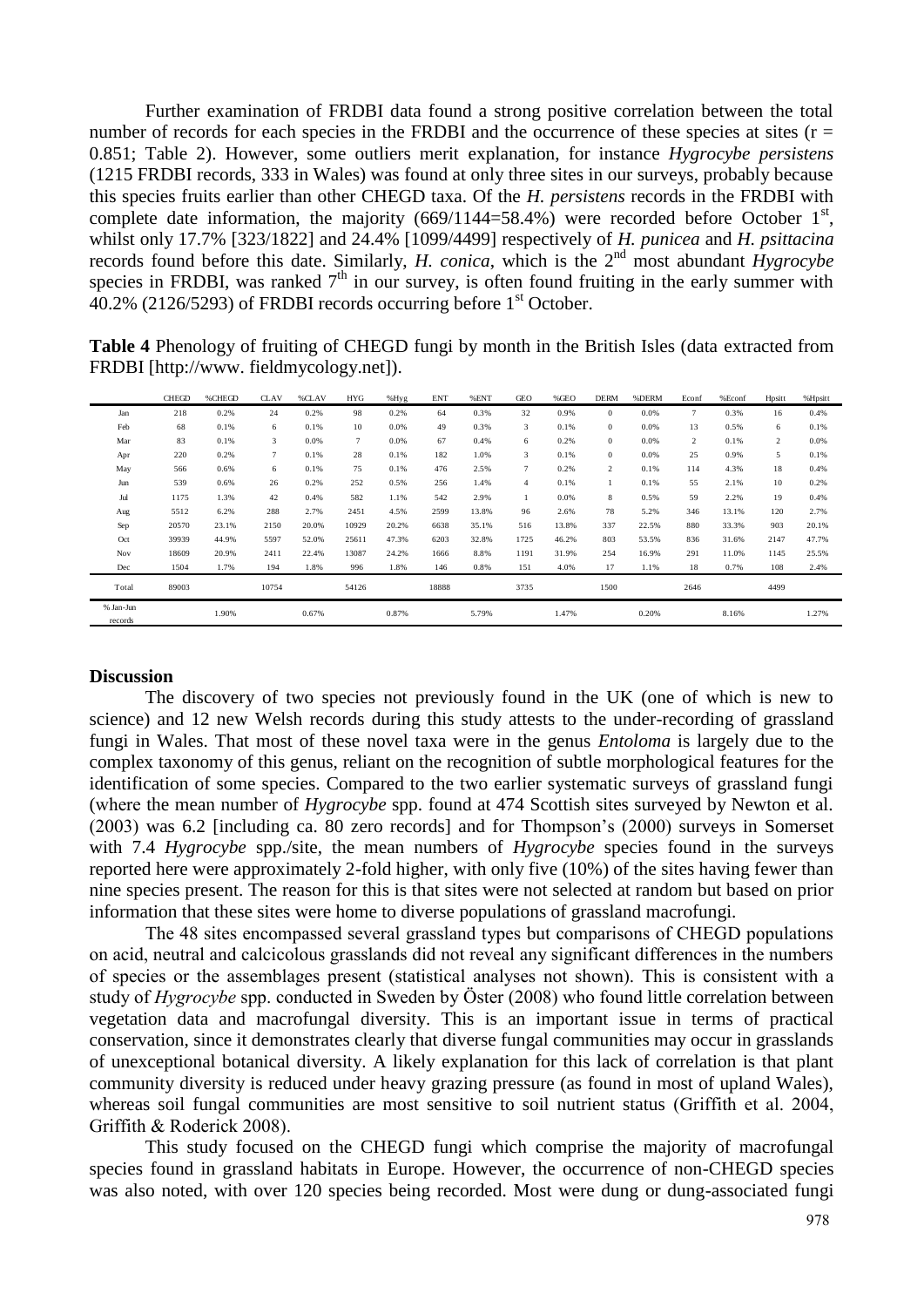(e.g. *Panaeolus* spp.), litter saprotrophs (e.g. *Mycena* spp.) or terricolous species (e.g. *Agaricus* spp.) (Griffith & Roderick 2008). However, at all but one of the 14 calcareous and coastal grassland sites (CG and SG in Table 1), ectomycorrhizal species (10 species in total including several *Cortinarius* spp. [C. *anomalus*, *C. cinnamomeus, C. croceus*, *C. pratensis* and *Tricholoma sulphureum* var. *hemisulphureum*) were recorded in open grassland, usually in association with the shrub *Helianthemum nummularium* (Barden 2007). However at three sites, *C. croceus* and *C. pratensis* were recorded apparently in the absence of any woody host, consistent with the discovery by Harrington & Mitchell (2002) that some *Cortinarius* spp. form mycorrhizal associations with non-woody hosts such as *Carex*. Informal observations by surveyors suggested that large populations of *Cortinarius* spp. were negatively correlated with high diversity/abundance of CHEGD fungi, but evidence to substantiate this possibility was not found here.

The sites surveyed here have largely escaped the effects of modern (late  $20<sup>th</sup>$  century) agriculture (including synthetic fertiliser addition and ploughing). However, some of the sites are known to have been disturbed in the past, for instance Llanishen Reservoir embankment (built in 1886) and Garn Ddyrys (ironworks constructed in 1817 but abandoned in 1860) [\(http://212.219.230.30/\\$sitepreview/world-heritage-blaenavon.org.uk/whs-info/nomination/hills/](http://212.219.230.30/$sitepreview/world-heritage-blaenavon.org.uk/whs-info/nomination/hills/hilltram.htm)  [hilltram.htm\)](http://212.219.230.30/$sitepreview/world-heritage-blaenavon.org.uk/whs-info/nomination/hills/hilltram.htm). Examination of maps from Dudley Stamp's Land Use survey in the 1930s (Stamp 1937); [http://www.visionofbritain.org.uk/maps/\)](http://www.visionofbritain.org.uk/maps/), showed that six of the sites comprised significant areas marked as arable (e.g. Aberporth, Caeau Llety Cybi, Cae Trefor), though there are no details of frequency of ploughing or other management. Based on these sites, the timescale for recovery of waxcap grasslands following soil disturbance would appear to be several decades.

Furthermore, there may be distinct successional processes which occur in soil following physical disturbance that are important for soil microbes (but which are distinct from above-ground processes). It is important to clarify that physical disturbance differs from the chemical disturbance caused by the addition of synthetic fertilizers, which is a recent  $\lceil \langle 50 \rangle$  yrs) phenomenon, and potentially much more damaging. Given that other sites, in addition to those listed above, comprised areas that were probably ploughed or otherwise disturbed in the past, it is conceivable that CHEGD fungi may be more prolific on "recovering" sites than at pristine undisturbed sites. For instance, the absence of the ectomycorrhizal shrub *Helianthemum nummularium* following a disturbance event may be beneficial to waxcaps and other CHEGD taxa.

Relative to its small land area  $(20,779 \text{ km}^2; \langle 7\% \rangle)$  of the area covered by FRDBI [UK and Ireland]), there are an unusually high number of CHEGD records for Wales (ca, 27% of the FRDBI total). However, in terms of land use, grassland is the dominant habitat in Wales (ca. 72%), of which 30-40% (mainly in upland areas) is classified as unimproved or semi-improved (Howe et al. 2005). Thus, the large areas of grassland in Wales (much of it heavily sheep-grazed), combined with its topography, making some areas less accessible to mechanised agriculture (i.e. ploughing and fertiliser application) in part explain the abundance of these fungi, relative to other parts of the UK and Europe. When comparing the 20 sites of highest grassland fungal species richness within the British Isles, Welsh sites account for the majority (Table 5), and comparison with data from continental Europe provides further evidence these high levels of species richness are unusual. For instance, the best site in Netherlands has 24 spp. (Arnolds 1995) and Slovakia 22 spp. (Adamik & Kautmanova 2005), with Denmark, Sweden and Norway together having only four sites with more than 28 spp. (Boertmann (1995), JB Jordal, pers. comm.).

Using data for the total area of permanent pasture in Wales, Scotland and the UK (13,830, 48480 and 114,500 km<sup>2</sup> respectively) to calculate FDRBI records of CHEGD fungi per  $km^2$  pasture [\(http://www.fao.org/ag/AGP/AGPC/doc/Counprof/britain/unitedkingdom.htm -](http://www.fao.org/ag/AGP/AGPC/doc/Counprof/britain/unitedkingdom.htm#5pasture) 5pasture), the frequency of occurrence of the CHEGD species at the 48 sites surveyed here was plotted against the numbers of FRDBI records for each taxon for Wales, Scotland and UK (Figure 3). The negative binomial distribution model fitted to each of these three datasets illustrates the correlation of FRDBI data with patterns for these species at the 48 sites in Wales and also the greater density of CHEGD records for Wales compared to Scotland and the whole of the UK. It is perhaps surprising that the density of records is lower for Scotland than for the UK as a whole. We suggest that this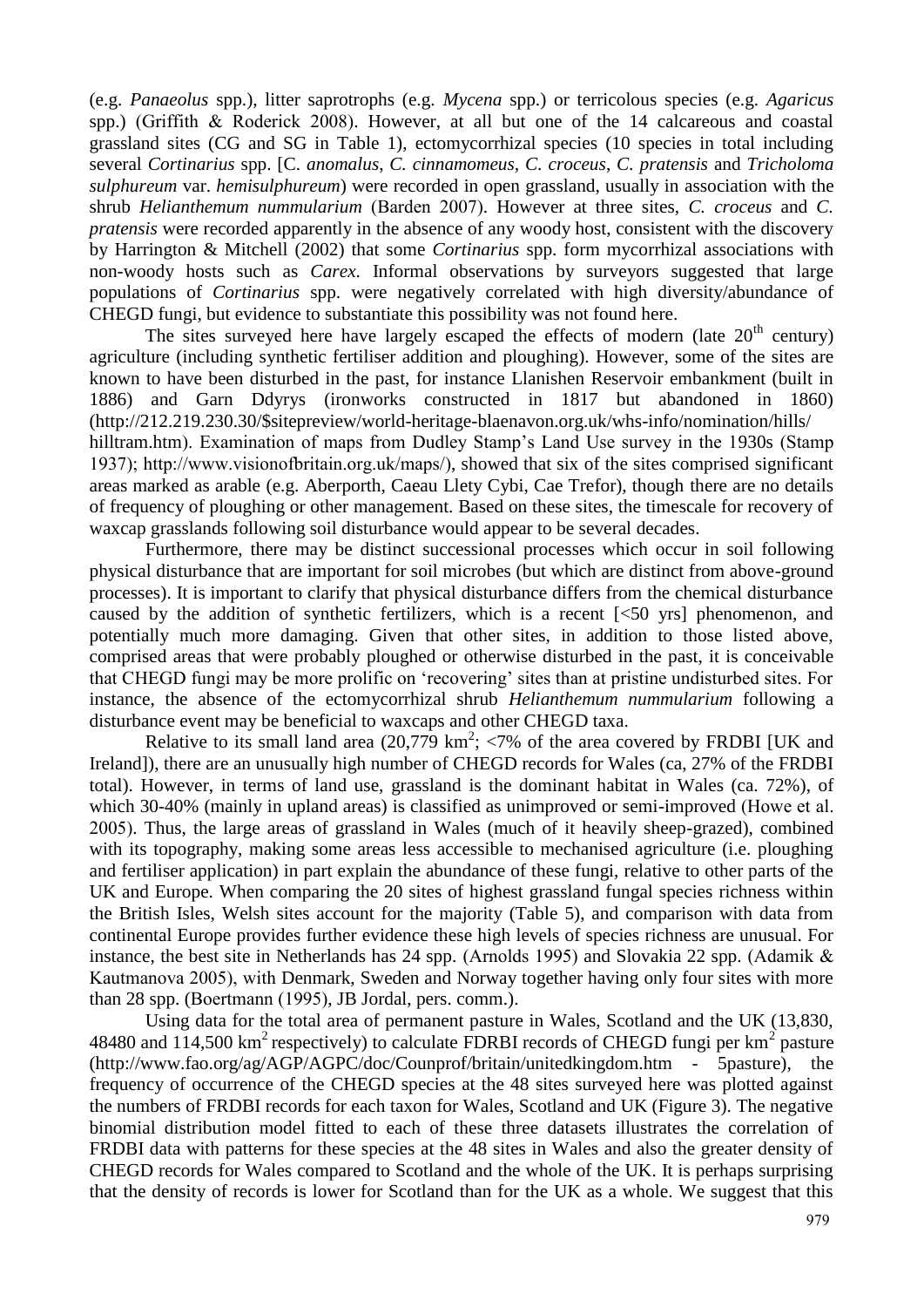| Rank           | Site Name                        | Location             | Grid Ref    | Site Area        | No. visits     | No. Hygrocybe                        | <b>CHEGD</b> | Source                     |
|----------------|----------------------------------|----------------------|-------------|------------------|----------------|--------------------------------------|--------------|----------------------------|
| $\mathbf{1}$   | Trawscoed                        | Gwynedd, Wales       | SH844326    | 418 ha           | $>20$          | 34<br>$(21)*$                        | 78           | Andrew Graham,             |
|                |                                  |                      |             |                  |                |                                      | 15:34:21:3:  | pers. comm. 2010           |
| $\mathbf 2$    | Mynydd Epynt                     | Powys, Wales         | SN83,/93/94 | 14568 ha         | $>20$          | 33<br>$(22)*$                        | 64           | R. Woods, pers.            |
|                |                                  |                      |             |                  |                |                                      | 10:33:12:7:  | comm.2006                  |
| $3=$           | Longshaw Estate                  | Peaks, England       | SK250790    | 280 ha           | >20            | 30                                   | 74           | Neil Barton, pers.         |
|                |                                  |                      |             |                  |                |                                      | 11:30:26:7:  | comm. 2006                 |
| $3=$           | Alport                           | Peaks, England       | SK143893    | nk               | >20            | 30                                   | 67           | Neil Barton, pers.         |
|                |                                  |                      |             |                  |                |                                      | 10:30:20:6:  | comm. 2006                 |
| $3=$           | Garn Ddyrys                      | Gwent, Wales         | SO257118    | 5.4ha            | $>20$          | 30 <sup>2</sup><br>$(19)*$           | 57           | Shelley Evans, pers.       |
|                |                                  |                      |             |                  |                |                                      | 10:30:9:6:2  | comm., 2006                |
| 6              | Moel Tryfan                      | Gwynedd, Wales       | SH511560    | 15 <sub>ha</sub> | ca. 10         | 29                                   | 59           | D.A. Evans, pers.          |
|                |                                  |                      |             |                  |                |                                      | 11:29:11:5:  | comm., 2008                |
| $\overline{7}$ | Llanishen SSSI                   | Glamorgan, Wales     | ST186815    | 43.7 ha          | $>20$          | $28 \quad (15)^*$                    | 43           | RPS, 2005; D.              |
|                |                                  |                      |             |                  |                |                                      | 7:28:6:1:1   | Mitchel, pers.comm.        |
| $8=$           | St. Kilda (Hirta)                | Highlands, Scotland  | <b>HS65</b> | c.1500 ha        | 1?             | 27                                   | 70           | Liz Holden, pers.          |
|                |                                  |                      |             |                  |                |                                      | 7:27:32:3:1  | comm. 2006                 |
| $8=$           | Goodmans                         | Devon, England       | ST260050    | 250ha            | $>20$          | 27                                   | 60           | <b>FRDBI, 2008</b>         |
|                |                                  |                      |             |                  |                |                                      | 0:27:28:0:5  |                            |
| $8=$           | Moel y Ci                        | Gwynedd, Wales       | SH598675    | 142 ha           | $>20$          | 27                                   | 59           | John Harold, pers.         |
|                |                                  |                      |             |                  |                |                                      | 10:27:15:4:  | comm., 2008                |
| $8=$           | Gilfach Farm SSSI                | Powys, Wales         | SN963716    | 84.7 ha          | ca. 10         | 27                                   | 53           | Shelley Evans, pers.       |
|                |                                  |                      |             |                  |                |                                      | 10:27:11:4:  | Comm., 2006                |
| $8=$           | Hafod SSSI                       | Ceredigion, Wales    | SN756731    | 26.3 ha          | $>20$          | 27 $(10)*$                           | 45           | (Evans and Holden          |
|                |                                  |                      |             |                  |                |                                      | 6:27:10:1:1  | 2003; Rotheroe 2002)       |
| $8=$           | Hopetoun House                   | W. Lothian, Scotland | NT090790    | ca. 2ha          | 15             | 27                                   | 42           | Holden, pers. comm.        |
|                |                                  |                      |             |                  |                |                                      | 9:27:5:1:0   | 27/2/06                    |
| $14=$          | Kindrogan                        | Perthshire, Scotland | NO050620    | ca 10ha          | $>20$          | 26                                   | 66           | Liz Holden, pers.          |
|                |                                  |                      |             |                  |                |                                      | 6:26:27:2:3  | comm. 2006                 |
| $14=$          | Gilwern Hill SSSI                | Gwent, Wales         | SO246129    | 81 ha            | $\sqrt{5}$     | 26<br>$(20)*$                        | 50           | Evans, pers. comm,         |
|                |                                  |                      |             |                  |                |                                      | 11:26:6:5:2  | 2006                       |
| $14=$          | Kerridge Hill                    | Cheshire, England    | SJ942767    | Nk               | $\overline{9}$ | 26                                   | 43           | <b>FRDBI</b> , 2006        |
| $14=$          |                                  | Carms, Wales         | SN678182    | 57 ha            | 9              |                                      | 7:26:10:0    | (Evans and Holden          |
|                | Pal y Cwrt, Trapp<br><b>SSSI</b> |                      |             |                  |                | $26$ (9)*                            | 40           | $2003$ )                   |
| $14=$          | Mynydd Du SSSI                   | Carms, Wales         | SN727193    | 77.2 ha          | $\mathfrak{I}$ |                                      | 8:26:1:5:0   |                            |
|                |                                  |                      |             |                  |                | 26                                   | 37           | Evans, pers. comm.<br>2006 |
| $19=$          | Crimsworth Dean                  | Yorks, England       | SD980290    | 'large'          | $>20$          |                                      | 6:26:0:4:1   | <b>FRDBI</b> , 2006        |
|                |                                  |                      |             |                  |                | $25$ <sup><math>\degree</math></sup> | 62           |                            |
| $19=$          | <b>Blaen Nedd SSSI</b>           | Powys, Wales         | SN916142    | 187 ha           | $\overline{c}$ |                                      | 5:25:28:3:1  | This study                 |
|                |                                  |                      |             |                  |                | $25$ $(21)*$                         | 47           |                            |
|                |                                  |                      |             |                  |                |                                      | 6.25.11.41   |                            |

# **Table 5** Top 20 Sites for *Hygrocybe* spp. and other CHEGD taxa in the British Isles.

\* Numbers in brackets indicate the highest count of *Hygrocybe* spp. in a single site survey during the present study. ‡Newton et al. (2003) reported 25 *Hygrocybe* spp. during a single visit at Rassal (Highlands). Shaded rows indicate sites in Wales. Taxa are counted according to the guidelines described in the methods section.

may partly be due to a lower intensity of surveying (fewer fungal recorders) but also reduced grazing pressure from sheep (ca. 8 million in both Wales and Scotland but the latter having a ca. 4 fold greater land area).

Surprisingly 'waxcap grasslands' are virtually unknown outside northern Europe, presumably the result of factors such as recent glaciation, high rainfall levels and distinctive patterns of distribution of large mammalian herbivores linked to high human population densities. However, the CHEGD taxa have a worldwide distribution with many species found in Europe also found in boreal or tropical habitats (Halbwachs et al. 2013). For example *Hygrocybe* spp. are found in the Americas (Hesler & Smith 1963, Pegler 1983), Africa (Heinemann 1963, Horak 1990) and Australasia (Horak 1990, Young 2006) but mostly in woodland habitats. The taxonomic treatment of these species does vary in other parts of the world (e.g generic names such as *Gliophorus*, *Cuphophyllus* [=*Camarophyllus*] and *Neohygrocybe* are applied to species known in Europe [*sensu* Boertmann] as *Hygrocybe*) and there are substantial differences in the species found in different parts of the world. For example, only 9/92 and 3/51 of the *Hygrocybe* species found in Australia and New Zealand respectively are also found in Europe, with high levels of endemism in both countries (e.g. 68/92 spp. endemic to Australia). There are occasional examples of *Hygrocybe* spp.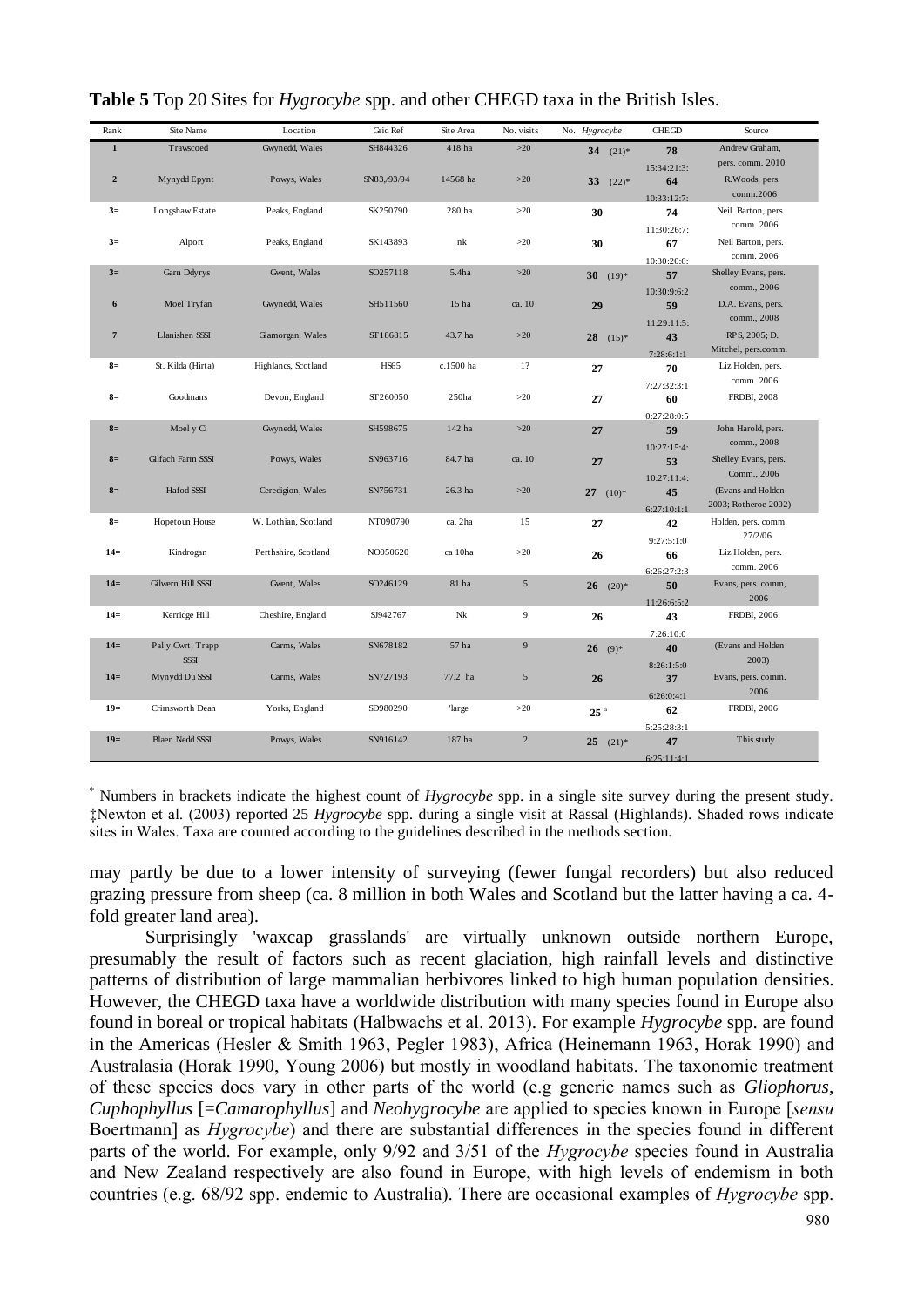in grassland habitats, such as on sand dunes in Australia (Young 2006), savannah in Central Africa (Heinemann 1963), coastal grasslands in California (Point Reyes; TD Bruns, pers. comm. 2006), as well as in churchyards in New Zealand (P Leonard, pers. comm. 2003). Furthermore, the presence of some *Hygrocybe* spp. have been revealed by genetic analyses in dry prairie soils (Lynch & Thorn 2006) and semi-arid woodland (Zachow et al. 2009).



**Fig.**  $3$  – Number of FRDBI records for each species per  $km^2$  grassland area for Wales (black circles), Scotland (grey circles) and UK (open circles; excl. Republic of Ireland) plotted against the occurrence of these species at the 48 sites surveyed in this study. A negative binomial distribution model was used to fit the three curves to the three datasets. Grassland area was calculated using the data at [http://www.fao.org/ag/AGP/AGPC/doc/Counprof/britain/unitedkingdom.htm -](http://www.fao.org/ag/AGP/AGPC/doc/Counprof/britain/unitedkingdom.htm#5pasture) 5pasture.

Detailed surveying of sites for *Hygrocybe* spp. and the other CHEGD taxa at sites outside Europe has only rarely been conducted. However, Lane Cove Bushland Park, a sclerophyll woodland near the centre of Sydney has been listed in 2000 as a fungal heritage site under the Australian Heritage Commission Act, 1975 [\(http://www.sydneyfungalstudies.org.au/lanecove.htm\)](http://www.sydneyfungalstudies.org.au/lanecove.htm) and 25 spp. are recorded for this <1 ha site. To our knowledge this is the only site outside the UK to have received legal protection due to its diverse *Hygrocybe* populations. Pegler (1983) reported that in Caribbean rainforest, *Hygrocybe* spp. are the most abundant of the macrofungi and several sites with >20 spp. of *Hygrocybe* (*sensu* Boertmann) have been reported in the Luquillo Mountains of Puerto Rico [\(http://dev.ites.upr.edu/data/luqmetadata86/7495\)](http://dev.ites.upr.edu/data/luqmetadata86/7495). Similarly >30 *Hygrocybe* spp. have been recorded in the Great Smoky Mountain National Park in the US, with mossy areas in woodland glades having high species richness (JD Lodge, pers. comm. 2009). With fungal conservation lagging far behind most other groups of the biota, it is highly likely that more intensive surveying of other grassland/forest areas as we have conducted here will reveal areas of similar diversity.

Like many parts of North-Western Europe, where human activities over recent centuries have led to a significant loss of biodiversity, there are relatively few habitats in Wales whose conservation value is significant in an international context. Heavily-grazed grasslands such as those surveyed in the present study often have poor botanical (Olff & Ritchie 1998) and animal diversity and are thus generally considered to be of low conservation value. It is thus pleasing that conservation bodies are beginning to account for the presence of diverse fungal populations (Senn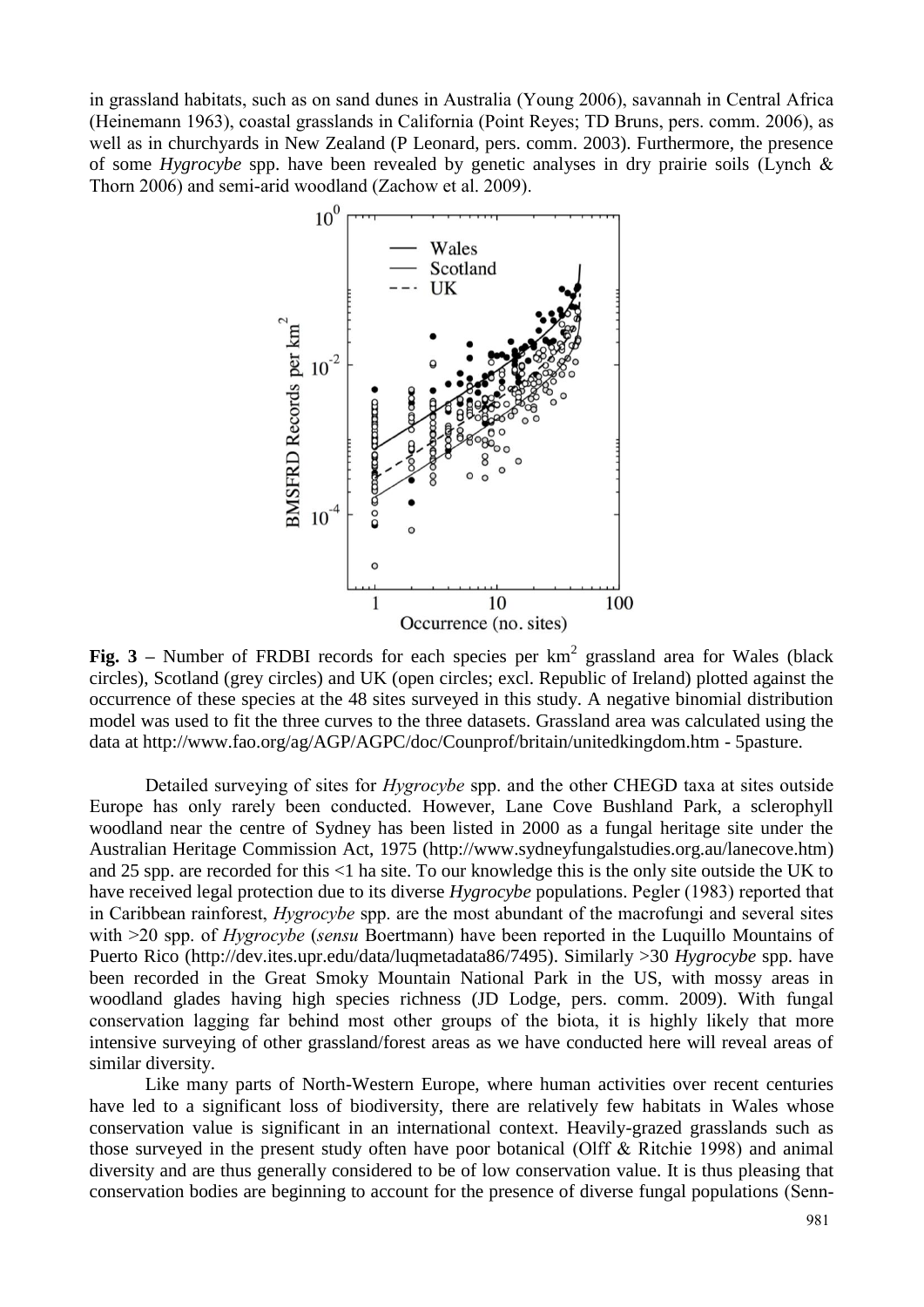Irlet et al. 2007) and that the accumulation of data attesting to the high levels of macrofungal diversity in undisturbed pasture habitats will contribute to their protection by legislative means, including their formal integration into Agri-Environmental schemes. Furthermore, future changes in land-use, for instance afforestation for carbon sequestration, are likely to be targeted at low grade agricultural land, including upland pastures (e.g. Chapela et al. 2001). Thus we hope that our study along with parallel investigations of grassland fungi elsewhere in Europe and beyond, will bring to a wider audience the need to consider effects on grassland fungal populations if such land use changes are planned.

#### **Acknowledgements**

We dedicate this paper to the memory of our co-author David Stevens and also to Maurice Rotheroe, who in different ways provided the inspiration for this work but both have sadly died in the period since this study was conceived. We thank Eilir Evans, Jolanda Mitchel, Dave Bennett, Peter Roberts, Cory Mortis-Wait and Philip John for assistance with surveying. We are also grateful to Malcolm Storey, Kevin Roderick, Alick Henrici, John Warren, the late David Causton and Nigel Stringer for useful discussions and to Neil Barton, David Boertmann, John Bjarne Jordal and Jean Lodge for access to unpublished data. Finally we thank the Countryside Council for Wales for the funding of this work (contract no. FC-73-01-403) and to the many site owners for allowing access to these field sites. We also gratefully acknowledge funding for GWG/GLE under a Memorandum of Agreement project funded by CCW/SNH/NE/DoE NI/EHS/BMS/Plantlife and also to NERC.

## **References**

- Adamik S, Kautmanova I. 2005 Hygrocybe species as indicators of natural value of grasslands in Slovakia. Catathelasma 6, 24–34.
- Arnolds E. 1982 Ecology and coenology of macrofungi in grasslands in Drenthe, the Netherlands. Vol. 2. Parts 2 &3. Autecology and Taxonomy. Gantner Verlag K.G., Vaduz, Germany.
- Arnolds E. 1988 The Changing macromycete flora in the Netherlands. Transactions of the British Mycological Society 90(3), 391–406.
- Arnolds E. 1992 Macrofungal communities outside forests. In Winterhoff W. Fungi in Vegetation Science. - Kluwer Academic Publishers, Dordrecht, Netherlands, 113–150.
- Arnolds E. 1995 Conservation and management of natural populations of edible fungi. Canadian Journal of Botany 73, S987-S998.
- Arnolds E, de Vries B. 1989 Oecologische statistiek van de Nederlandse macrofungi. Coolia 32, 72–86.
- Barden N. 2007 Helianthemum grasslands of the Peak District and their possible mycorrhizal associates. Field Mycology 8(4), 119–126.
- Bardgett RD, McAlister E. 1999 The measurement of soil fungal : bacterial biomass ratios as an indicator of ecosystem self-regulation in temperate meadow grasslands. Biology and Fertility of Soils 29(3), 282–290.
- Benton TG, Bryant DM, Cole L, Crick HQP. 2002 Linking agricultural practice to insect and bird populations: a historical study over three decades. Journal of Applied Ecology 39, 673–687.
- Boertmann D. 1995 The genus Hygrocybe. Danish Mycological Society.
- Cannon PF. 1997 Strategies for rapid assessment of biodiversity. Biodiversity and Conservation 6, 669–680.
- Chapela IH, Osher LJ, Horton TR, Henn MR. 2001 Ectomycorrhizal fungi introduced with exotic pine plantations induce soil carbon depletion. Soil Biology & Biochemistry 33(12-13), 1733–1740.
- Davies H. 1813 Welsh Botanology; Part of the first. A systematic catalogue of the native plants of the Isle of Anglesey in Latin, English and Welsh (with the habitats of the rarer species and a few observations). W. Marchant London (Available fromhttp://books.google.co.uk).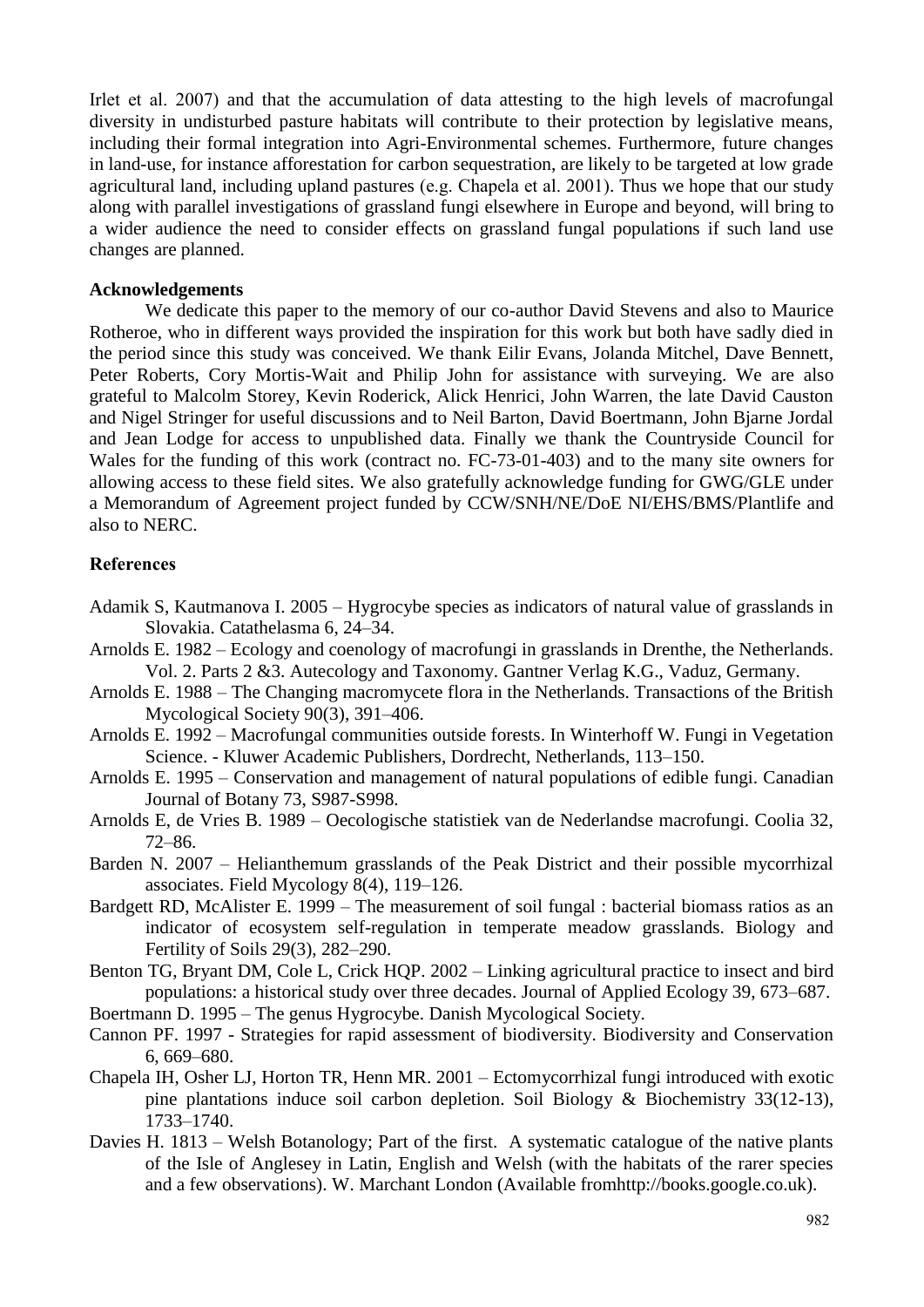- Evans SE, Holden EM. 2003 Collation of data and information on mycologically important seminatural grasslands in Wales. . Report to Countryside Council for Wales. Bangor.
- Feest A. 2000 The assessment of the fungal value of sites for conservation. The Mycologist 14(1), 14–15.
- Flynn DFB, Gogol-Prokurat M, Nogeire T, Molinari N, Richers BT, Lin BB, Simpson N, Mayfield MM, DeClerck F. 2009 – Loss of functional diversity under land use intensification across multiple taxa. Ecology Letters 12, 22–33.
- Griffith GW, Bratton JL, Easton GL. 2004 Charismatic megafungi: the conservation of waxcap grasslands. British Wildlife 15(3), 31–43.
- Griffith GW, Easton GL, Jones AW. 2002 Ecology and diversity of waxcap (Hygrocybe spp.) fungi. Botanical Journal of Scotland 54(1), 7–22.
- Griffith GW, Roderick K. 2008 Saprotrophic basidiomycetes in grasslands: distribution and function. In Boddy L, Frankland JC, van West P. Ecology of Saprotrophic Basidiomycetes. British Mycological Society Symposia Series. - Elsevier Ltd., London, 277–299.
- Halbwachs H, Karasch P, Griffith GW. 2013 The diverse habitats of Hygrocybe peeking into an enigmatic lifestyle. Mycosphere in press.
- Harrington TJ, Mitchell DT. 2002 Colonization of root systems of Carex flacca and C. pilulifera by Cortinarius (Dermocybe) cinnamomeus. Mycological Research 106, 452–459.
- Heinemann P. 1963 Champignons recoltes au Congo par Madame M. Goossens-Fontana V. Hygrophoraceae. Bulletin du Jardin Botanique l'Etat a Bruxelles 33(4), 421–458.
- Hesler LR, Smith AH. 1963 North American Species of Hygrophoraceae. University of Tennessee Press, Knoxville, Tennessee.
- Hewins EJ, Pinches C, Arnold J, Lush M, Robertson H, Escott S, 2005 The condition of lowland BAP priority grasslands: results from a sample survey of non-statutory stands in England. English Nature Research Report 636. English Nature.
- Horak E. 1990 Monograph of the New-Zealand Hygrophoraceae (Agaricales). New Zealand Journal of Botany 28(3), 255–309.
- Howe L, Blackstock T, Burrows C, Stevens J. 2005 The habitat survey of Wales. British Wildlife February 2005, 153–162.
- Jordal JB. 1997 Sopp i naturbeitemarker i Norge. En kunnskapsstatus over utbredelse, okologi, indikatorverdi og trusler i et europeisk perspektiv. Utredning for DN 1997-6. Trondheim: Direktoratet for naturforvaltning.
- Legon NW, Henrici A. 2005 Checklist of the British and Irish Basidiomycota. RBG Kew, London.
- Lodge DJ, Matheny PB, Cantrell SA, Moncalvo J-M, Vilgalys R, Redhead S. 2006 Delineating the Hygrophoraceae: Waxy Myth vs. Gene Trees. Poster presented at Mycological Society of America Meeting, Québec, Canada. Available from http://www.aber.ac.uk/waxcap/downloads/Lodge2006-HygrophoraceaeMSAposter.pdf.
- Lovegrove R, Shrubb M, Williams I. 1995 Silent Fields, Royal Society for the Protection of Birds (Wales).
- Lynch MD, Thorn RG. 2006 Diversity of basidiomycetes in Michigan agricultural soils. Applied and Environmental Microbiology 72(11), 7050–-7056.
- McHugh R, Mitchel D, Wright M, Anderson R. 2001 The fungi of Irish grasslands and their value for nature conservation. Biology and Environment: Proceedings of the Royal Irish Academy 101B(3), 225-242.
- Newton AC, Davy LM, Holden L, Silverside A, Watling R, Ward SD. 2003 Status, distribution and definition of mycologically important grasslands in Scotland. Biological Conservation 111, 11–23.
- Nitare J. 1988 Jordtungor, en svampgrupp pa tillbakagang i naturligafodermarker. Svensk Botanisk Tidskrift 82, 341–368.
- Noordeloos ME. 1992 Entoloma, s.l. (Fungi Europaei 5). Libreria editrice Giovanna Biella, Saronno, Italy.